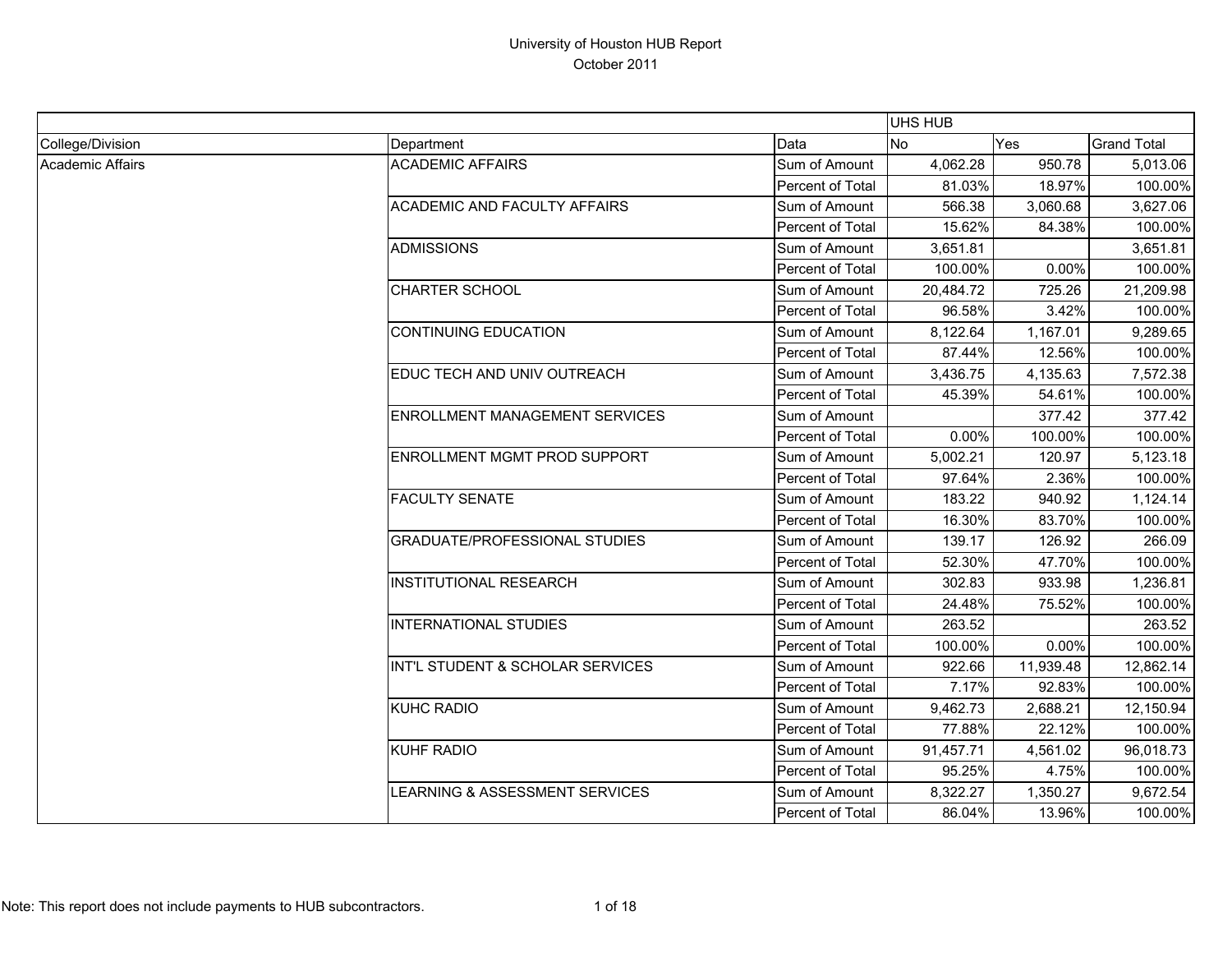|                                   |                                       |                         | <b>UHS HUB</b> |           |                    |
|-----------------------------------|---------------------------------------|-------------------------|----------------|-----------|--------------------|
| College/Division                  | Department                            | Data                    | <b>No</b>      | Yes       | <b>Grand Total</b> |
| <b>Academic Affairs</b>           | LEARNING AND ASSESSMENT SVCS          | Sum of Amount           | 6,925.65       | 1,003.54  | 7,929.19           |
|                                   |                                       | Percent of Total        | 87.34%         | 12.66%    | 100.00%            |
|                                   | <b>LEARNING SUPPORT SERVICES</b>      | Sum of Amount           | 792.37         | 2,222.34  | 3,014.71           |
|                                   |                                       | Percent of Total        | 26.28%         | 73.72%    | 100.00%            |
|                                   | ONLINE FUNCTIONAL SUPPORT             | Sum of Amount           | 8,816.72       |           | 8,816.72           |
|                                   |                                       | Percent of Total        | 100.00%        | 0.00%     | 100.00%            |
|                                   | <b>PUBLIC BROADCASTING</b>            | Sum of Amount           | 12,150.00      |           | 12,150.00          |
|                                   |                                       | Percent of Total        | 100.00%        | 0.00%     | 100.00%            |
|                                   | <b>REGISTRATION AND ACADEMIC RECO</b> | Sum of Amount           | 7,093.76       | 1,270.88  | 8,364.64           |
|                                   |                                       | Percent of Total        | 84.81%         | 15.19%    | 100.00%            |
|                                   | <b>SCHOLARSHIPS AND FINANCIAL AID</b> | Sum of Amount           | 26,318.83      | 1,010.78  | 27,329.61          |
|                                   |                                       | <b>Percent of Total</b> | 96.30%         | 3.70%     | 100.00%            |
|                                   | TV PUBLIC BROADCASTING                | Sum of Amount           | 29,274.52      | 7,698.85  | 36,973.37          |
|                                   |                                       | Percent of Total        | 79.18%         | 20.82%    | 100.00%            |
|                                   | UH OFF-CAMPUS SUPPORT                 | Sum of Amount           | 6,107.93       | 560.79    | 6,668.72           |
|                                   |                                       | <b>Percent of Total</b> | 91.59%         | 8.41%     | 100.00%            |
|                                   | UH WELCOME CENTER                     | Sum of Amount           | 1,326.60       | 1,152.12  | 2,478.72           |
|                                   |                                       | Percent of Total        | 53.52%         | 46.48%    | 100.00%            |
|                                   | UNDERGRADUATE SCHOLARS                | Sum of Amount           | 3,704.14       | 10,210.32 | 13,914.46          |
|                                   |                                       | Percent of Total        | 26.62%         | 73.38%    | 100.00%            |
|                                   | UNDERGRADUATE STUDIES                 | Sum of Amount           | 832.36         |           | 832.36             |
|                                   |                                       | Percent of Total        | 100.00%        | 0.00%     | 100.00%            |
|                                   | <b>URBAN EXPERIENCE VPSA</b>          | Sum of Amount           |                | 2,173.85  | 2,173.85           |
|                                   |                                       | Percent of Total        | 0.00%          | 100.00%   | 100.00%            |
|                                   | <b>VETERAN SERVICES</b>               | Sum of Amount           | 3,284.51       | 24.99     | 3,309.50           |
|                                   |                                       | Percent of Total        | 99.24%         | 0.76%     | 100.00%            |
| Academic Affairs Sum of Amount    |                                       |                         | 263,008.29     | 60,407.01 | 323,415.30         |
| Academic Affairs Percent of Total |                                       |                         | 81.32%         | 18.68%    | 100.00%            |
| Administration and Finance        | <b>ADMINISTRATION &amp; FINANCE</b>   | Sum of Amount           | 6,995.13       | 25,028.46 | 32,023.59          |
|                                   |                                       | Percent of Total        | 21.84%         | 78.16%    | 100.00%            |
|                                   | <b>AUXILIARY SERVICES OPERATIONS</b>  | Sum of Amount           | 10,241.55      | 443.01    | 10,684.56          |
|                                   |                                       | Percent of Total        | 95.85%         | 4.15%     | 100.00%            |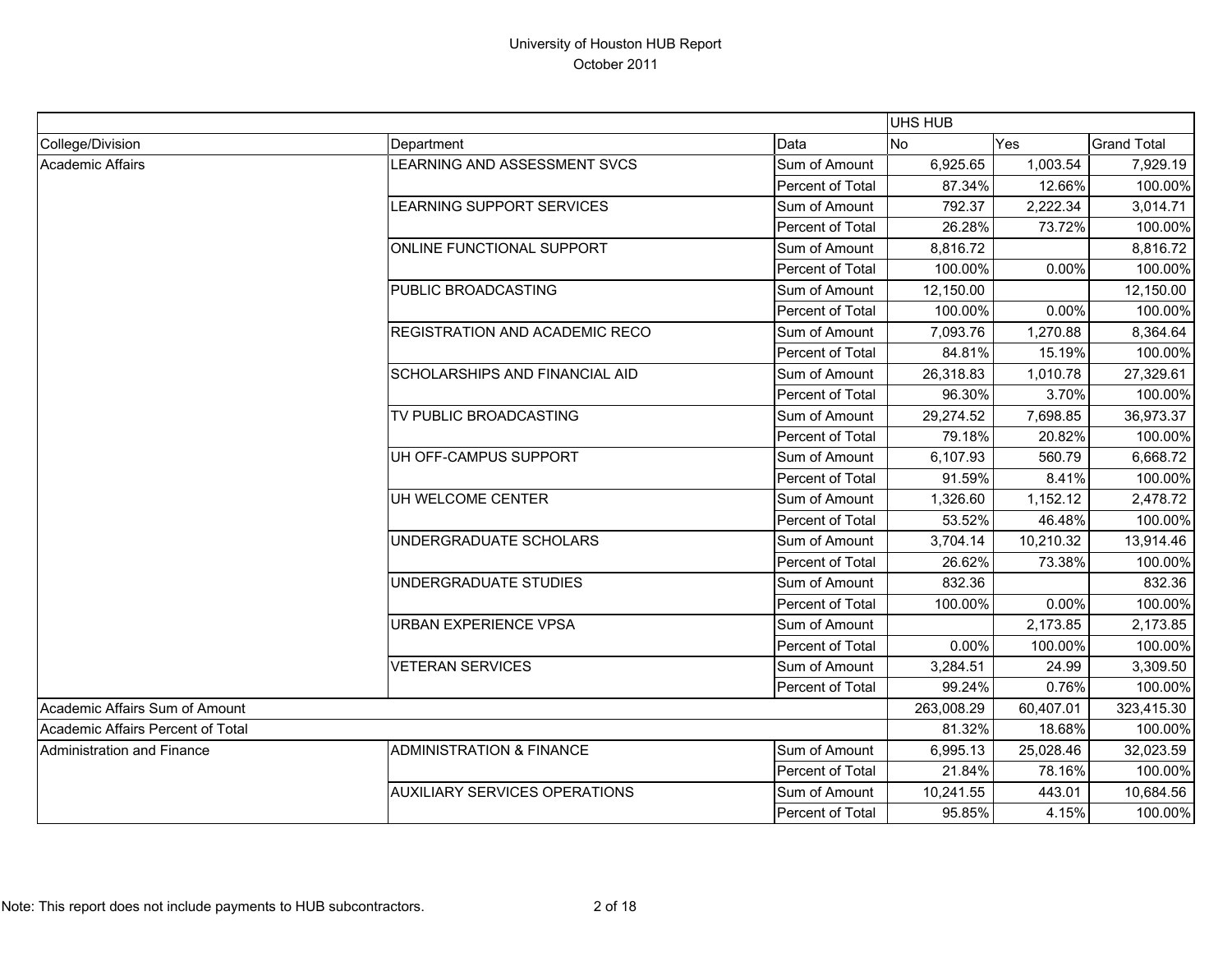|                            |                                               |                  | UHS HUB       |            |                    |
|----------------------------|-----------------------------------------------|------------------|---------------|------------|--------------------|
| College/Division           | Department                                    | Data             | <b>No</b>     | Yes        | <b>Grand Total</b> |
| Administration and Finance | <b>BUDGET</b>                                 | Sum of Amount    | 256.26        |            | 256.26             |
|                            |                                               | Percent of Total | 100.00%       | 0.00%      | 100.00%            |
|                            | <b>BUSINESS SERVICES OPERATIONS</b>           | Sum of Amount    | 604.87        | 192.84     | 797.71             |
|                            |                                               | Percent of Total | 75.83%        | 24.17%     | 100.00%            |
|                            | CENTRAL FACILITY SERVICES                     | Sum of Amount    | 5,738.23      | 2,484.91   | 8,223.14           |
|                            |                                               | Percent of Total | 69.78%        | 30.22%     | 100.00%            |
|                            | <b>CULLEN PERFORMANCE HALL</b>                | Sum of Amount    | 3,796.67      |            | 3,796.67           |
|                            |                                               | Percent of Total | 100.00%       | 0.00%      | 100.00%            |
|                            | <b>ENTERPRISE SYSTEMS</b>                     | Sum of Amount    | 674,472.92    | 175,480.54 | 849,953.46         |
|                            |                                               | Percent of Total | 79.35%        | 20.65%     | 100.00%            |
|                            | <b>ENVIRONMENTAL HEALTH RISK MGMT</b>         | Sum of Amount    | 26,511.34     | 225.43     | 26,736.77          |
|                            |                                               | Percent of Total | 99.16%        | 0.84%      | 100.00%            |
|                            | <b>FACILITIES MANAGEMENT</b>                  | Sum of Amount    | 24,487.64     | 3,507.82   | 27,995.46          |
|                            |                                               | Percent of Total | 87.47%        | 12.53%     | 100.00%            |
|                            | <b>FACILITIES OPERATION &amp; MAINT</b>       | Sum of Amount    | 63,242.81     | 14,572.88  | 77,815.69          |
|                            |                                               | Percent of Total | 81.27%        | 18.73%     | 100.00%            |
|                            | <b>FACILITIES PLANNING &amp; CONSTRUCTION</b> | Sum of Amount    | 23,400,019.90 | 218,768.47 | 23,618,788.37      |
|                            |                                               | Percent of Total | 99.07%        | 0.93%      | 100.00%            |
|                            | FINANCE-A&F                                   | Sum of Amount    | 13,202.08     | 406.71     | 13,608.79          |
|                            |                                               | Percent of Total | 97.01%        | 2.99%      | 100.00%            |
|                            | HIGH PERFORMANCE COMPUTING & NETWORKS         | Sum of Amount    | 1,956.90      |            | 1,956.90           |
|                            |                                               | Percent of Total | 100.00%       | 0.00%      | 100.00%            |
|                            | <b>HUMAN RESOURCES</b>                        | Sum of Amount    | 1,295.80      | 1,406.68   | 2,702.48           |
|                            |                                               | Percent of Total | 47.95%        | 52.05%     | 100.00%            |
|                            | <b>INST - BUSINESS SERVICES</b>               | Sum of Amount    | 37,495.26     |            | 37,495.26          |
|                            |                                               | Percent of Total | 100.00%       | 0.00%      | 100.00%            |
|                            | <b>INST - FINANCIAL REPORTING</b>             | Sum of Amount    | 77.50         |            | 77.50              |
|                            |                                               | Percent of Total | 100.00%       | 0.00%      | 100.00%            |
|                            | MINOR AND PLANNED PROJECTS                    | Sum of Amount    | 22,904.20     | 10,139.95  | 33,044.15          |
|                            |                                               | Percent of Total | 69.31%        | 30.69%     | 100.00%            |
|                            | <b>NORTH ZONE CUSTODIAL</b>                   | Sum of Amount    | 1,179.04      | 150.00     | 1,329.04           |
|                            |                                               | Percent of Total | 88.71%        | 11.29%     | 100.00%            |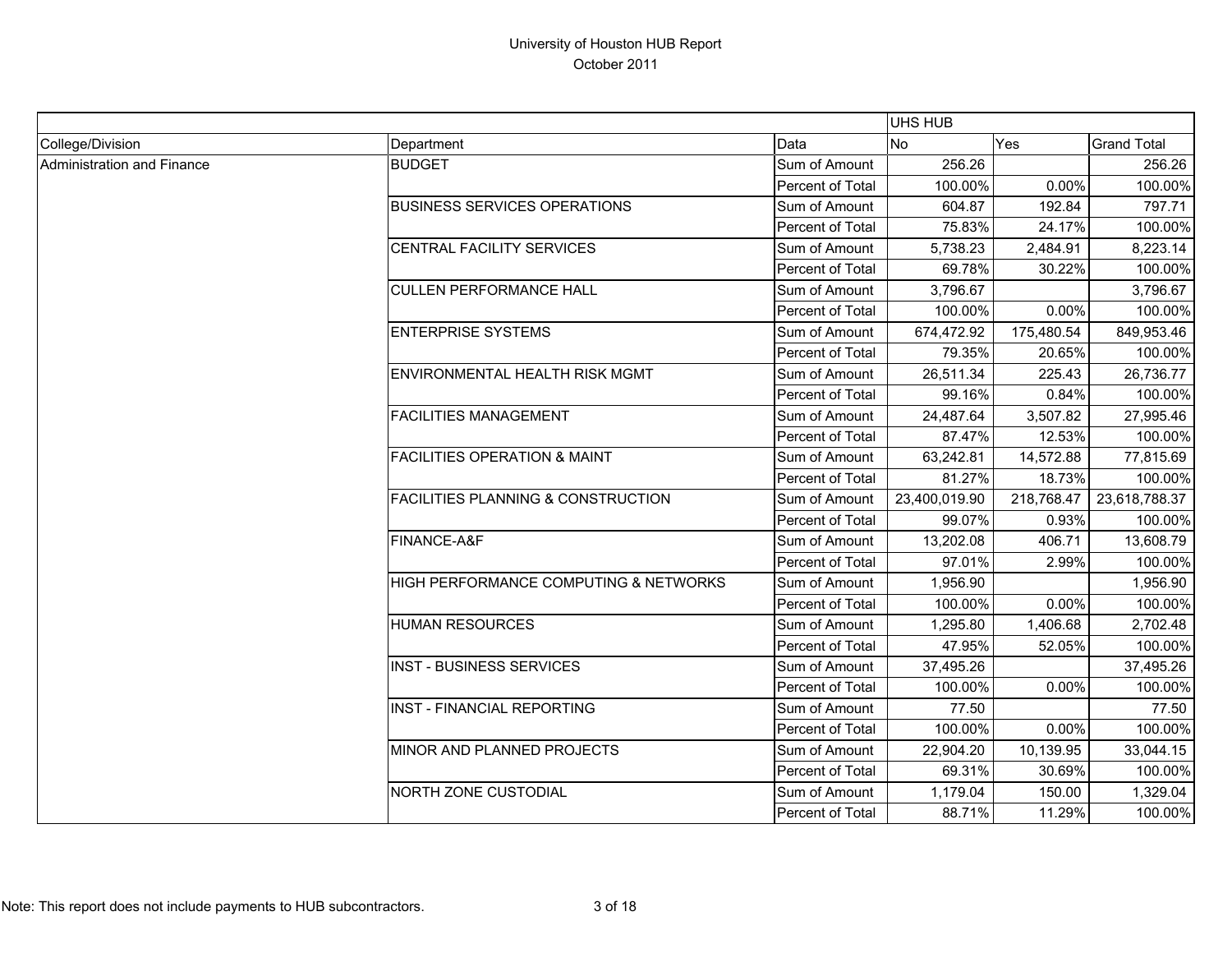|                            |                                          |                  | UHS HUB    |            |                    |
|----------------------------|------------------------------------------|------------------|------------|------------|--------------------|
| College/Division           | Department                               | Data             | No         | Yes        | <b>Grand Total</b> |
| Administration and Finance | ONE CARD PROGRAM                         | Sum of Amount    | 8,083.57   |            | 8,083.57           |
|                            |                                          | Percent of Total | 100.00%    | 0.00%      | 100.00%            |
|                            | PARKING & TRANSPORTATION OPERATIONS      | Sum of Amount    | 272,843.55 | 5,235.94   | 278,079.49         |
|                            |                                          | Percent of Total | 98.12%     | 1.88%      | 100.00%            |
|                            | PHY PLANT-AUTOMOTIVE                     | Sum of Amount    | 14,787.45  | 1,774.06   | 16,561.51          |
|                            |                                          | Percent of Total | 89.29%     | 10.71%     | 100.00%            |
|                            | PHY PLANT-GROUNDS MAINT                  | Sum of Amount    | 7,885.65   | 3,400.00   | 11,285.65          |
|                            |                                          | Percent of Total | 69.87%     | 30.13%     | 100.00%            |
|                            | PHY PLANT-SOLID WASTE                    | Sum of Amount    | 7,158.19   |            | 7,158.19           |
|                            |                                          | Percent of Total | 100.00%    | 0.00%      | 100.00%            |
|                            | PHYSICAL PLANT                           | Sum of Amount    | 150,165.65 | 125,465.42 | 275,631.07         |
|                            |                                          | Percent of Total | 54.48%     | 45.52%     | 100.00%            |
|                            | <b>POLICE</b>                            | Sum of Amount    | 48,431.56  | 43,312.69  | 91,744.25          |
|                            |                                          | Percent of Total | 52.79%     | 47.21%     | 100.00%            |
|                            | POSTAL SERVICES OPERATIONS               | Sum of Amount    | 10,379.24  | 2,462.97   | 12,842.21          |
|                            |                                          | Percent of Total | 80.82%     | 19.18%     | 100.00%            |
|                            | PRINTING OPERATIONS                      | Sum of Amount    | 29,356.39  | 790.50     | 30,146.89          |
|                            |                                          | Percent of Total | 97.38%     | 2.62%      | 100.00%            |
|                            | <b>REAL ESTATE SERVICES</b>              | Sum of Amount    | 4,416.45   |            | 4,416.45           |
|                            |                                          | Percent of Total | 100.00%    | 0.00%      | 100.00%            |
|                            | SKILLED TRADES                           | Sum of Amount    | 2,648.97   | 710.37     | 3,359.34           |
|                            |                                          | Percent of Total | 78.85%     | 21.15%     | 100.00%            |
|                            | STUDENT FINANCIAL SERVICES               | Sum of Amount    | 12,715.55  | 4,439.10   | 17,154.65          |
|                            |                                          | Percent of Total | 74.12%     | 25.88%     | 100.00%            |
|                            | <b>TECHNOLOGY SERVICES &amp; SUPPORT</b> | Sum of Amount    | 129,913.53 | 365,414.26 | 495,327.79         |
|                            |                                          | Percent of Total | 26.23%     | 73.77%     | 100.00%            |
|                            | <b>UIT SECURITY</b>                      | Sum of Amount    | 1,143.06   | 408.07     | 1,551.13           |
|                            |                                          | Percent of Total | 73.69%     | 26.31%     | 100.00%            |
|                            | UNIV PROPERTY SERVICES OPERATIONS        | Sum of Amount    | 181,907.00 |            | 181,907.00         |
|                            |                                          | Percent of Total | 100.00%    | 0.00%      | 100.00%            |
|                            | UNIVERSITY INFORMATION TECHNOLOGY        | Sum of Amount    | 26,282.88  | 2,610.42   | 28,893.30          |
|                            |                                          | Percent of Total | 90.97%     | 9.03%      | 100.00%            |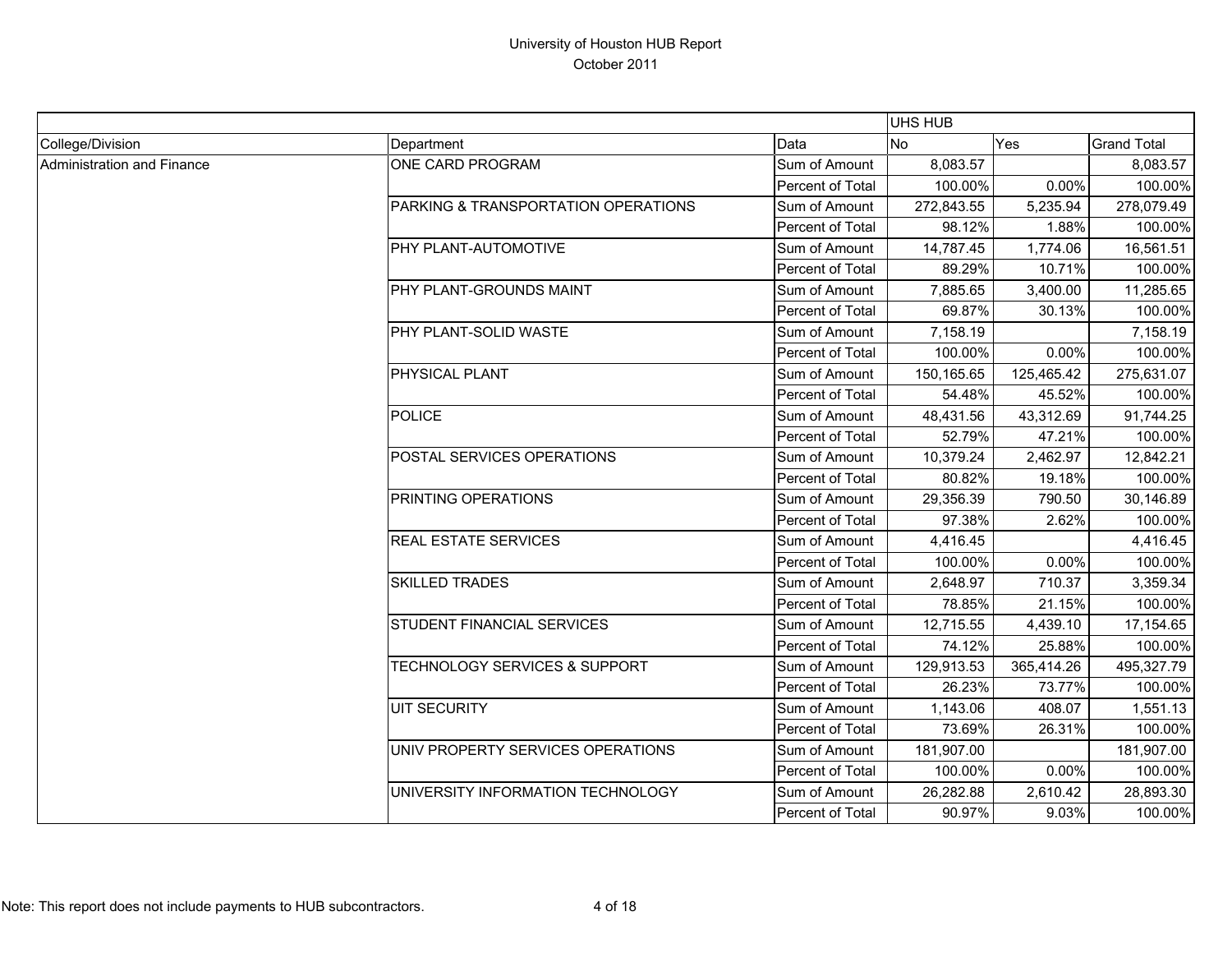|                                             |                                        |                  | <b>UHS HUB</b> |              |                    |
|---------------------------------------------|----------------------------------------|------------------|----------------|--------------|--------------------|
| College/Division                            | Department                             | Data             | <b>No</b>      | Yes          | <b>Grand Total</b> |
| Administration and Finance Sum of Amount    |                                        |                  | 25,202,596.79  | 1,008,831.50 | 26,211,428.29      |
| Administration and Finance Percent of Total |                                        |                  | 96.15%         | 3.85%        | 100.00%            |
| Architecture                                | <b>DEAN, ARCHITECTURE</b>              | Sum of Amount    | 49,997.32      | 5,278.61     | 55,275.93          |
|                                             |                                        | Percent of Total | 90.45%         | 9.55%        | 100.00%            |
| Architecture Sum of Amount                  |                                        |                  |                | 5,278.61     | 55,275.93          |
| Architecture Percent of Total               |                                        |                  | 90.45%         | 9.55%        | 100.00%            |
| <b>Athletics</b>                            | <b>BASEBALL</b>                        | Sum of Amount    | 29,053.20      | 124.07       | 29,177.27          |
|                                             |                                        | Percent of Total | 99.57%         | 0.43%        | 100.00%            |
|                                             | <b>FOOTBALL</b>                        | Sum of Amount    | 417,343.55     | 3,010.64     | 420,354.19         |
|                                             |                                        | Percent of Total | 99.28%         | 0.72%        | 100.00%            |
|                                             | <b>INTERCOLLEGIATE ATHLETICS</b>       | Sum of Amount    | 310,015.59     | 46,361.96    | 356,377.55         |
|                                             |                                        | Percent of Total | 86.99%         | 13.01%       | 100.00%            |
|                                             | <b>MEN &amp; WOMEN'S CROSS COUNTRY</b> | Sum of Amount    | 6,671.55       |              | 6,671.55           |
|                                             |                                        | Percent of Total | 100.00%        | 0.00%        | 100.00%            |
|                                             | <b>MEN'S BASKETBALL</b>                | Sum of Amount    | 36,697.61      | 266.84       | 36,964.45          |
|                                             |                                        | Percent of Total | 99.28%         | 0.72%        | 100.00%            |
|                                             | <b>MEN'S GOLF</b>                      | Sum of Amount    | 19,489.75      | 144.12       | 19,633.87          |
|                                             |                                        | Percent of Total | 99.27%         | 0.73%        | 100.00%            |
|                                             | <b>MEN'S TRACK AND FIELD</b>           | Sum of Amount    | 41,501.99      | 91.46        | 41,593.45          |
|                                             |                                        | Percent of Total | 99.78%         | 0.22%        | 100.00%            |
|                                             | <b>WOMEN'S BASKETBALL</b>              | Sum of Amount    | 24,953.97      | 429.65       | 25,383.62          |
|                                             |                                        | Percent of Total | 98.31%         | 1.69%        | 100.00%            |
|                                             | <b>WOMEN'S SOCCER</b>                  | Sum of Amount    | 34,352.48      |              | 34,352.48          |
|                                             |                                        | Percent of Total | 100.00%        | 0.00%        | 100.00%            |
|                                             | <b>WOMEN'S SOFTBALL</b>                | Sum of Amount    | 11,946.07      |              | 11,946.07          |
|                                             |                                        | Percent of Total | 100.00%        | 0.00%        | 100.00%            |
|                                             | WOMEN'S SWIMMING & DIVING              | Sum of Amount    | 15,418.75      | 272.75       | 15,691.50          |
|                                             |                                        | Percent of Total | 98.26%         | 1.74%        | 100.00%            |
|                                             | <b>WOMEN'S TENNIS</b>                  | Sum of Amount    | 16,006.40      |              | 16,006.40          |
|                                             |                                        | Percent of Total | 100.00%        | 0.00%        | 100.00%            |
|                                             | <b>WOMEN'S TRACK AND FIELD</b>         | Sum of Amount    | 33,458.05      | 91.45        | 33,549.50          |
|                                             |                                        | Percent of Total | 99.73%         | 0.27%        | 100.00%            |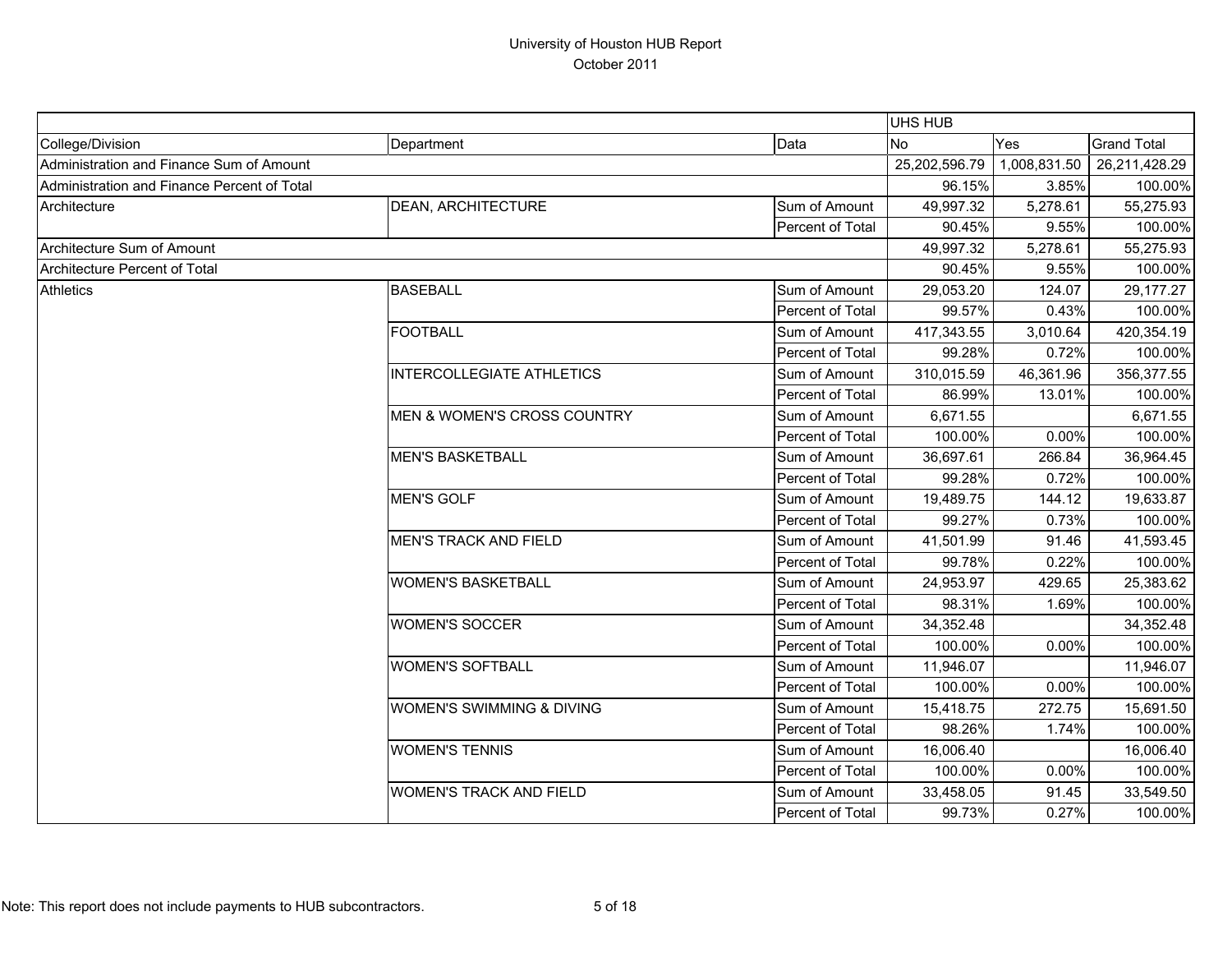|                                   |                                      |                  | <b>UHS HUB</b> |           |                    |
|-----------------------------------|--------------------------------------|------------------|----------------|-----------|--------------------|
| College/Division                  | Department                           | Data             | <b>No</b>      | Yes       | <b>Grand Total</b> |
| <b>Athletics</b>                  | <b>WOMEN'S VOLLEYBALL</b>            | Sum of Amount    | 30,916.45      |           | 30,916.45          |
|                                   |                                      | Percent of Total | 100.00%        | 0.00%     | 100.00%            |
| Athletics Sum of Amount           |                                      |                  | 1,027,825.41   | 50,792.94 | 1,078,618.35       |
| <b>Athletics Percent of Total</b> |                                      |                  | 95.29%         | 4.71%     | 100.00%            |
| <b>Business Administration</b>    | ACCOUNTANCY AND TAXATION             | Sum of Amount    | 977.81         | 1,507.59  | 2,485.40           |
|                                   |                                      | Percent of Total | 39.34%         | 60.66%    | 100.00%            |
|                                   | ACCOUNTING CERTIFICATE PROGRAM       | Sum of Amount    | 3,794.87       | 258.24    | 4,053.11           |
|                                   |                                      | Percent of Total | 93.63%         | 6.37%     | 100.00%            |
|                                   | <b>BAUER CAREER SERVICES CTR</b>     | Sum of Amount    | 9,419.44       | 3,390.67  | 12,810.11          |
|                                   |                                      | Percent of Total | 73.53%         | 26.47%    | 100.00%            |
|                                   | <b>BAUER COMMUNICATIONS</b>          | Sum of Amount    | 34,918.88      |           | 34,918.88          |
|                                   |                                      | Percent of Total | 100.00%        | 0.00%     | 100.00%            |
|                                   | <b>BAUER DIVISION OF TECHNOLOGY</b>  | Sum of Amount    | 27,424.67      | 1,636.09  | 29,060.76          |
|                                   |                                      | Percent of Total | 94.37%         | 5.63%     | 100.00%            |
|                                   | <b>BAUER EXTERNAL RELATIONS DEPT</b> | Sum of Amount    | 1,151.16       | 218.81    | 1,369.97           |
|                                   |                                      | Percent of Total | 84.03%         | 15.97%    | 100.00%            |
|                                   | CTR FOR EXECUTIVE DEVELOPMENT        | Sum of Amount    | 5.00           |           | 5.00               |
|                                   |                                      | Percent of Total | 100.00%        | 0.00%     | 100.00%            |
|                                   | DEAN'S OFFICE, BAUER COLLEGE         | Sum of Amount    | 98,778.56      | 17,313.12 | 116,091.68         |
|                                   |                                      | Percent of Total | 85.09%         | 14.91%    | 100.00%            |
|                                   | DECISION AND INFORMATION SCIEN       | Sum of Amount    | 6,569.80       | 1,522.58  | 8,092.38           |
|                                   |                                      | Percent of Total | 81.19%         | 18.81%    | 100.00%            |
|                                   | <b>EXECUTIVE DEGREE PROGRAMS</b>     | Sum of Amount    | 49,614.32      | 11,226.53 | 60,840.85          |
|                                   |                                      | Percent of Total | 81.55%         | 18.45%    | 100.00%            |
|                                   | <b>FINANCE-BAUER COLLEGE</b>         | Sum of Amount    | 342.37         | 1,628.96  | 1,971.33           |
|                                   |                                      | Percent of Total | 17.37%         | 82.63%    | 100.00%            |
|                                   | <b>GLOBAL ENERGY MGMT INST</b>       | Sum of Amount    | (30.31)        |           | (30.31)            |
|                                   |                                      | Percent of Total | 100.00%        | 0.00%     | 100.00%            |
|                                   | MANAGEMENT-BAUER COLLEGE             | Sum of Amount    | 3,682.87       | 2,038.96  | 5,721.83           |
|                                   |                                      | Percent of Total | 64.37%         | 35.63%    | 100.00%            |
|                                   | MARKETING-BAUER COLLEGE              | Sum of Amount    | 5,869.69       | (9.31)    | 5,860.38           |
|                                   |                                      | Percent of Total | 100.16%        | $-0.16%$  | 100.00%            |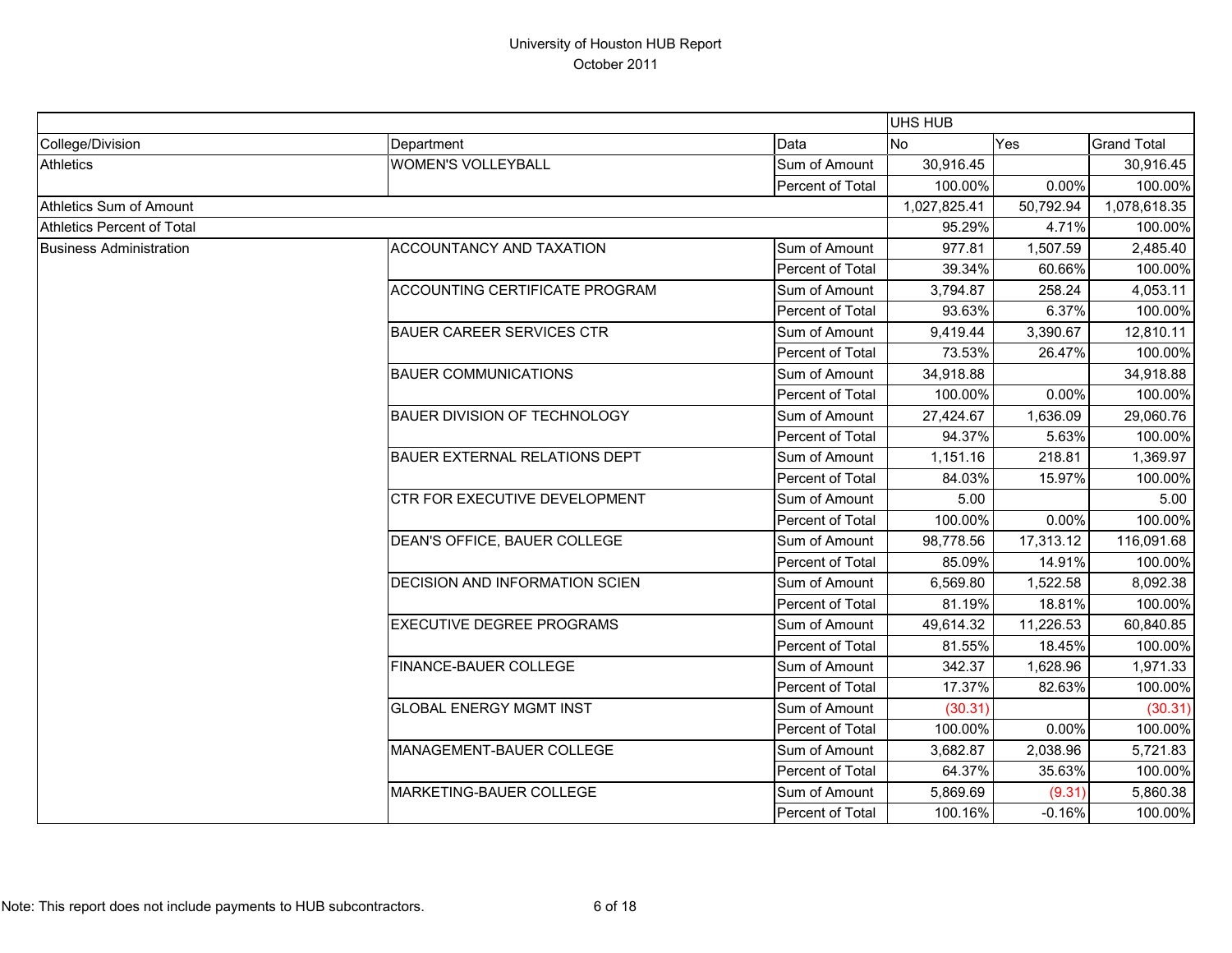|                                          |                                    |                         | <b>UHS HUB</b> |           |                    |
|------------------------------------------|------------------------------------|-------------------------|----------------|-----------|--------------------|
| College/Division                         | Department                         | Data                    | No             | Yes       | <b>Grand Total</b> |
| <b>Business Administration</b>           | <b>MBA STUDENT SERVICES CENTER</b> | Sum of Amount           | 8,960.44       | 15,198.19 | 24,158.63          |
|                                          |                                    | Percent of Total        | 37.09%         | 62.91%    | 100.00%            |
|                                          | SALES EXCELLENCE INSTITUTE         | Sum of Amount           | 8,387.68       | 4,020.85  | 12,408.53          |
|                                          |                                    | Percent of Total        | 67.60%         | 32.40%    | 100.00%            |
|                                          | SMALL BUSINESS DEV CENTER          | Sum of Amount           | 74,059.27      | 4,092.42  | 78,151.69          |
|                                          |                                    | Percent of Total        | 94.76%         | 5.24%     | 100.00%            |
|                                          | UNDERGRAD BUSINESS PROG            | Sum of Amount           | 28,722.68      | 5,194.00  | 33,916.68          |
|                                          |                                    | Percent of Total        | 84.69%         | 15.31%    | 100.00%            |
|                                          | WOLFF CTR FOR ENTREPRENEURSHIP     | Sum of Amount           | 3,005.82       | 333.25    | 3,339.07           |
|                                          |                                    | Percent of Total        | 90.02%         | 9.98%     | 100.00%            |
| Business Administration Sum of Amount    |                                    |                         | 365,655.02     | 69,570.95 | 435,225.97         |
| Business Administration Percent of Total |                                    |                         | 84.01%         | 15.99%    | 100.00%            |
| Chancellor/President                     | CENTER FOR STUDENTS W/DISABILITIES | Sum of Amount           | 74,861.00      | 155.23    | 75,016.23          |
|                                          |                                    | Percent of Total        | 99.79%         | 0.21%     | 100.00%            |
|                                          | COMMUNITY RELATIONS & INST ACCESS  | Sum of Amount           | 299.00         |           | 299.00             |
|                                          |                                    | Percent of Total        | 100.00%        | 0.00%     | 100.00%            |
|                                          | LGBT RESOURCE CENTER               | Sum of Amount           | 21.60          | 59.42     | 81.02              |
|                                          |                                    | Percent of Total        | 26.66%         | 73.34%    | 100.00%            |
|                                          | OFFICE EQUAL OPPORTUNITY SRVS      | Sum of Amount           | 1,546.12       | 124.48    | 1,670.60           |
|                                          |                                    | Percent of Total        | 92.55%         | 7.45%     | 100.00%            |
|                                          | OFFICE OF SPECIAL EVENTS           | Sum of Amount           | 8,368.19       | 159.20    | 8,527.39           |
|                                          |                                    | Percent of Total        | 98.13%         | 1.87%     | 100.00%            |
|                                          | <b>PRESIDENT</b>                   | Sum of Amount           | 51,889.01      | 3,144.48  | 55,033.49          |
|                                          |                                    | Percent of Total        | 94.29%         | 5.71%     | 100.00%            |
|                                          | <b>STAFF COUNCIL</b>               | Sum of Amount           | 1,065.75       | 2,710.05  | 3,775.80           |
|                                          |                                    | Percent of Total        | 28.23%         | 71.77%    | 100.00%            |
|                                          | <b>WOMEN'S RESOURCE CENTER</b>     | Sum of Amount           | 604.31         | 149.75    | 754.06             |
|                                          |                                    | <b>Percent of Total</b> | 80.14%         | 19.86%    | 100.00%            |
| Chancellor/President Sum of Amount       |                                    |                         | 138,654.98     | 6,502.61  | 145, 157.59        |
| Chancellor/President Percent of Total    |                                    |                         | 95.52%         | 4.48%     | 100.00%            |
| Education                                | <b>ASIAN AMERICAN STUDIES</b>      | Sum of Amount           | 52,533.11      | 203.30    | 52,736.41          |
|                                          |                                    | Percent of Total        | 99.61%         | 0.39%     | 100.00%            |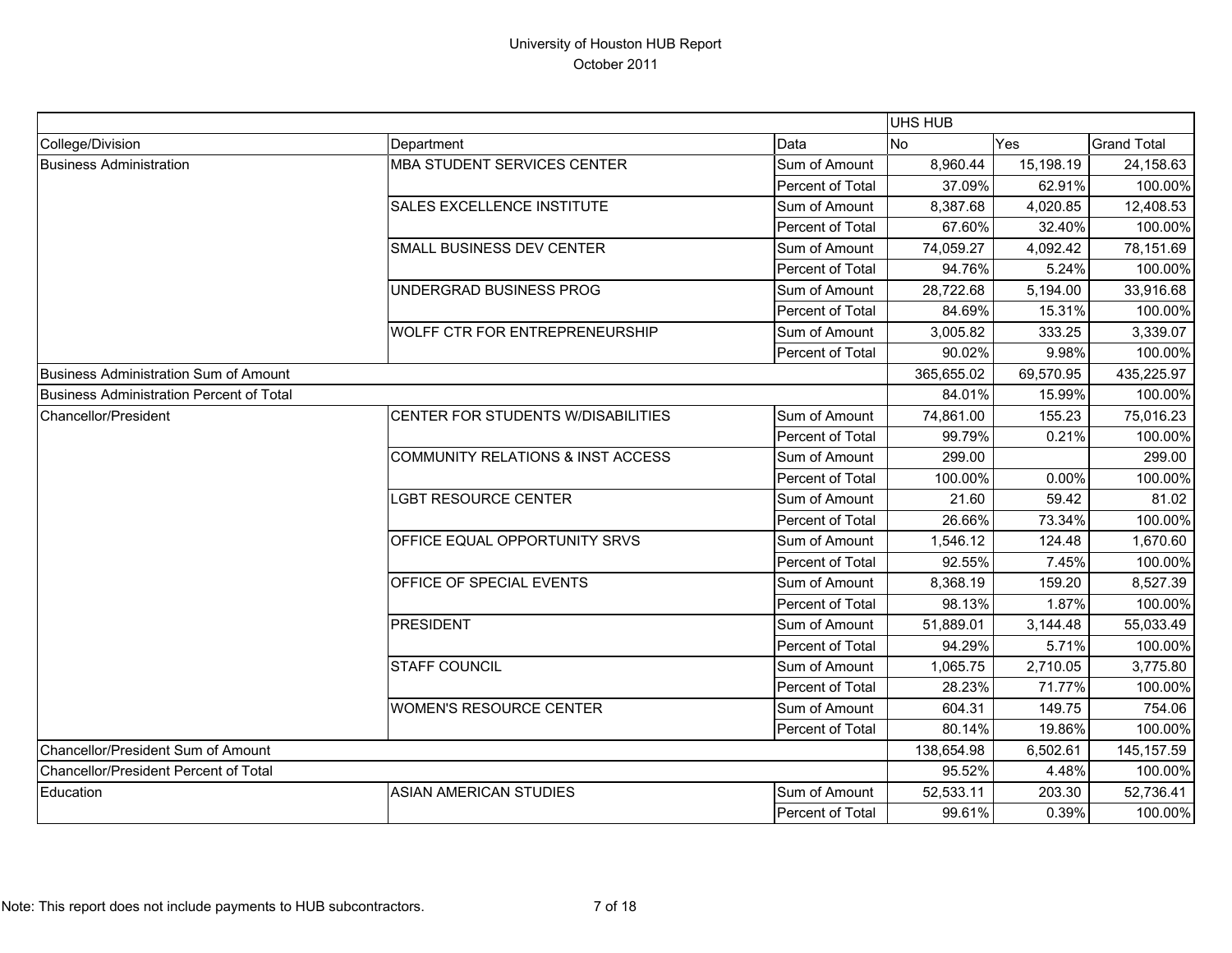|                            |                                           |                  | <b>UHS HUB</b> |           |                    |
|----------------------------|-------------------------------------------|------------------|----------------|-----------|--------------------|
| College/Division           | Department                                | Data             | <b>No</b>      | Yes       | <b>Grand Total</b> |
| Education                  | CENTER FOR INFO TECH IN EDUCATION         | Sum of Amount    | 6,831.64       | 615.85    | 7,447.49           |
|                            |                                           | Percent of Total | 91.73%         | 8.27%     | 100.00%            |
|                            | <b>CONSISTENCY MGMT &amp; COOP DISCIP</b> | Sum of Amount    | 281.25         | 121.18    | 402.43             |
|                            |                                           | Percent of Total | 69.89%         | 30.11%    | 100.00%            |
|                            | <b>CURRICULUM AND INSTRUCTION</b>         | Sum of Amount    | 29,234.48      | 3,465.93  | 32,700.41          |
|                            |                                           | Percent of Total | 89.40%         | 10.60%    | 100.00%            |
|                            | <b>DEAN, EDUCATION</b>                    | Sum of Amount    | 21,428.84      | 2,004.67  | 23,433.51          |
|                            |                                           | Percent of Total | 91.45%         | 8.55%     | 100.00%            |
|                            | EDUC EFFECTIVENESS & OUTREACH             | Sum of Amount    | 5,059.93       | 15.69     | 5,075.62           |
|                            |                                           | Percent of Total | 99.69%         | 0.31%     | 100.00%            |
|                            | EDUCATIONAL PSYCHOLOGY                    | Sum of Amount    | 9,683.29       | 2,211.95  | 11,895.24          |
|                            |                                           | Percent of Total | 81.40%         | 18.60%    | 100.00%            |
|                            | INSTITUTE FOR URBAN EDUCATION             | Sum of Amount    | 818.79         | 377.55    | 1,196.34           |
|                            |                                           | Percent of Total | 68.44%         | 31.56%    | 100.00%            |
| Education Sum of Amount    |                                           |                  | 125,871.33     | 9,016.12  | 134,887.45         |
| Education Percent of Total |                                           |                  | 93.32%         | 6.68%     | 100.00%            |
| Engineering                | <b>BIOMEDICAL ENGINEERING</b>             | Sum of Amount    | 10,657.91      |           | 10,657.91          |
|                            |                                           | Percent of Total | 100.00%        | 0.00%     | 100.00%            |
|                            | <b>CHEMICAL ENGINEERING</b>               | Sum of Amount    | 352,596.74     | 13,978.42 | 366,575.16         |
|                            |                                           | Percent of Total | 96.19%         | 3.81%     | 100.00%            |
|                            | <b>CIVIL ENGINEERING</b>                  | Sum of Amount    | 199,523.30     | 45,804.79 | 245,328.09         |
|                            |                                           | Percent of Total | 81.33%         | 18.67%    | 100.00%            |
|                            | COMPOSITE ENGR APPLICATIONS CT            | Sum of Amount    | 53.16          |           | 53.16              |
|                            |                                           | Percent of Total | 100.00%        | 0.00%     | 100.00%            |
|                            | <b>COOPERATIVE ENGINEERING</b>            | Sum of Amount    |                | 282.52    | 282.52             |
|                            |                                           | Percent of Total | 0.00%          | 100.00%   | 100.00%            |
|                            | CTR FOR INNOVATIVE GROUTING               | Sum of Amount    | 146.00         |           | 146.00             |
|                            |                                           | Percent of Total | 100.00%        | 0.00%     | 100.00%            |
|                            | <b>DEAN, ENGINEERING</b>                  | Sum of Amount    | 48,651.42      | 28,399.15 | 77,050.57          |
|                            |                                           | Percent of Total | 63.14%         | 36.86%    | 100.00%            |
|                            | <b>ELECTRICAL ENGINEERING</b>             | Sum of Amount    | 23,778.45      | 64,929.88 | 88,708.33          |
|                            |                                           | Percent of Total | 26.81%         | 73.19%    | 100.00%            |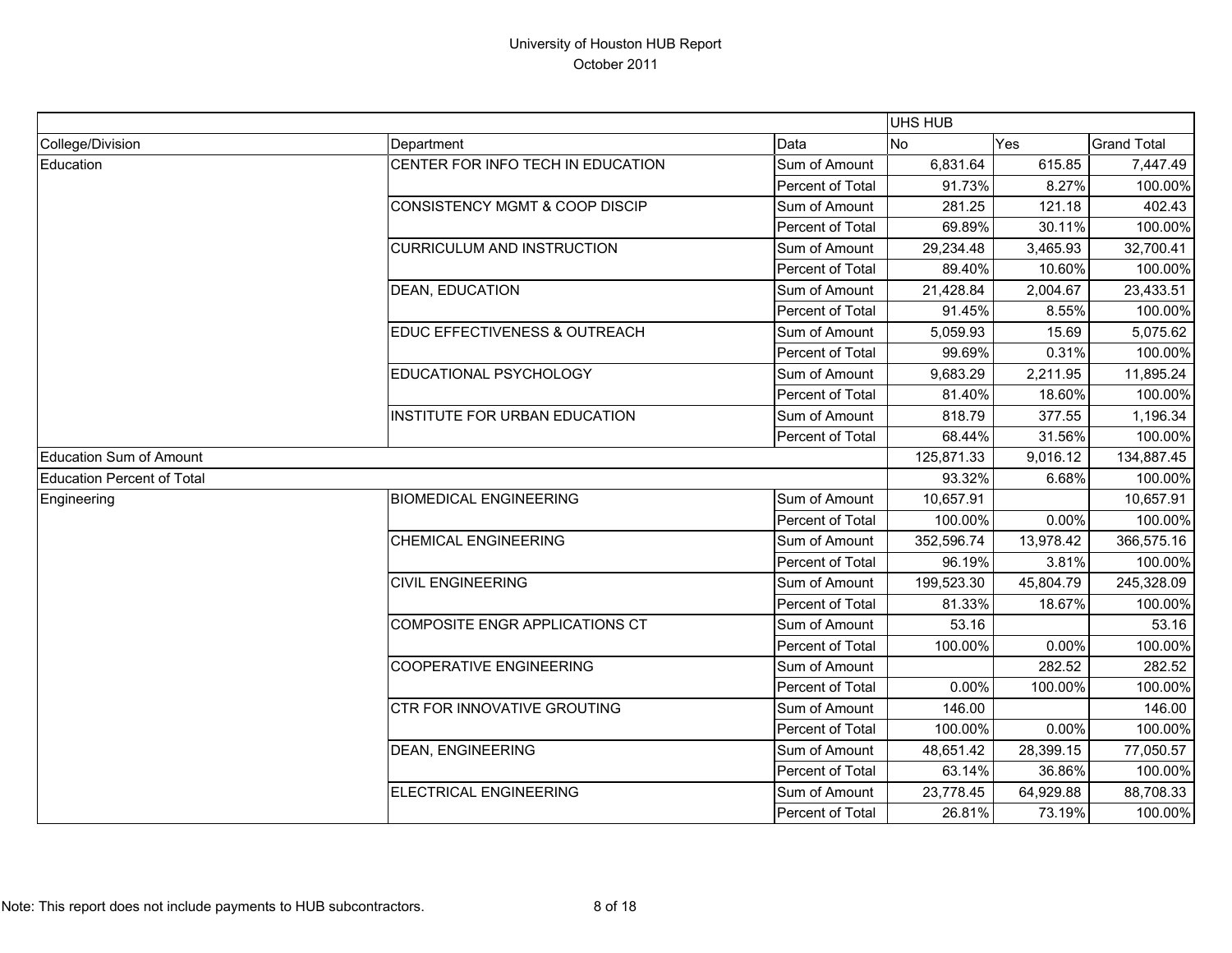|                                     |                                          |                  | UHS HUB    |            |                    |
|-------------------------------------|------------------------------------------|------------------|------------|------------|--------------------|
| College/Division                    | Department                               | Data             | <b>No</b>  | Yes        | <b>Grand Total</b> |
| Engineering                         | <b>ENGINEERING SERVICES</b>              | Sum of Amount    | 866.73     | 214.44     | 1,081.17           |
|                                     |                                          | Percent of Total | 80.17%     | 19.83%     | 100.00%            |
|                                     | <b>INDUSTRIAL ENGINEERING</b>            | Sum of Amount    | 4,724.80   | 1,169.57   | 5,894.37           |
|                                     |                                          | Percent of Total | 80.16%     | 19.84%     | 100.00%            |
|                                     | <b>INTEGRATED BIO &amp; NANO SYSTEM</b>  | Sum of Amount    | 210.00     | 26.92      | 236.92             |
|                                     |                                          | Percent of Total | 88.64%     | 11.36%     | 100.00%            |
|                                     | <b>MECHANICAL ENGINEERING</b>            | Sum of Amount    | 31,342.60  | 5,647.24   | 36,989.84          |
|                                     |                                          | Percent of Total | 84.73%     | 15.27%     | 100.00%            |
|                                     | NATL CTR FOR AIRBORNE LASER MAPPING      | Sum of Amount    | 9,191.01   |            | 9,191.01           |
|                                     |                                          | Percent of Total | 100.00%    | 0.00%      | 100.00%            |
|                                     | <b>WIND ENERGY CENTER</b>                | Sum of Amount    | 157,578.30 |            | 157,578.30         |
|                                     |                                          | Percent of Total | 100.00%    | 0.00%      | 100.00%            |
| <b>Engineering Sum of Amount</b>    |                                          |                  | 839,320.42 | 160,452.93 | 999,773.35         |
| <b>Engineering Percent of Total</b> |                                          |                  | 83.95%     | 16.05%     | 100.00%            |
| Graduate College of Social Work     | ADMISSIONS-GCSW                          | Sum of Amount    | 1,678.11   | 153.05     | 1,831.16           |
|                                     |                                          | Percent of Total | 91.64%     | 8.36%      | 100.00%            |
|                                     | <b>AMERICAN HUMANICS</b>                 | Sum of Amount    | 121.50     |            | 121.50             |
|                                     |                                          | Percent of Total | 100.00%    | 0.00%      | 100.00%            |
|                                     | <b>CHILD &amp; FAMILY CENTER</b>         | Sum of Amount    | 533.07     | 447.52     | 980.59             |
|                                     |                                          | Percent of Total | 54.36%     | 45.64%     | 100.00%            |
|                                     | CTR DRUG & SOCIAL POLICY RESRC           | Sum of Amount    | 160.00     | 95.00      | 255.00             |
|                                     |                                          | Percent of Total | 62.75%     | 37.25%     | 100.00%            |
|                                     | <b>DEAN, SOCIAL WORK</b>                 | Sum of Amount    | 5,440.13   | 1,705.38   | 7,145.51           |
|                                     |                                          | Percent of Total | 76.13%     | 23.87%     | 100.00%            |
|                                     | <b>FIELD OFFICE</b>                      | Sum of Amount    | 1,430.00   | 64.29      | 1,494.29           |
|                                     |                                          | Percent of Total | 95.70%     | 4.30%      | 100.00%            |
|                                     | <b>GCSW INFORMATION TECHNOLOGY</b>       | Sum of Amount    | 2,436.22   | 1,924.44   | 4,360.66           |
|                                     |                                          | Percent of Total | 55.87%     | 44.13%     | 100.00%            |
|                                     | OFFICE FOR DRUG & SOCIAL POLICY RESEARCH | Sum of Amount    | 2,484.02   |            | 2,484.02           |
|                                     |                                          | Percent of Total | 100.00%    | 0.00%      | 100.00%            |
|                                     | OFFICE OF COMMUNITY PROJECTS             | Sum of Amount    |            | 65.00      | 65.00              |
|                                     |                                          | Percent of Total | $0.00\%$   | 100.00%    | 100.00%            |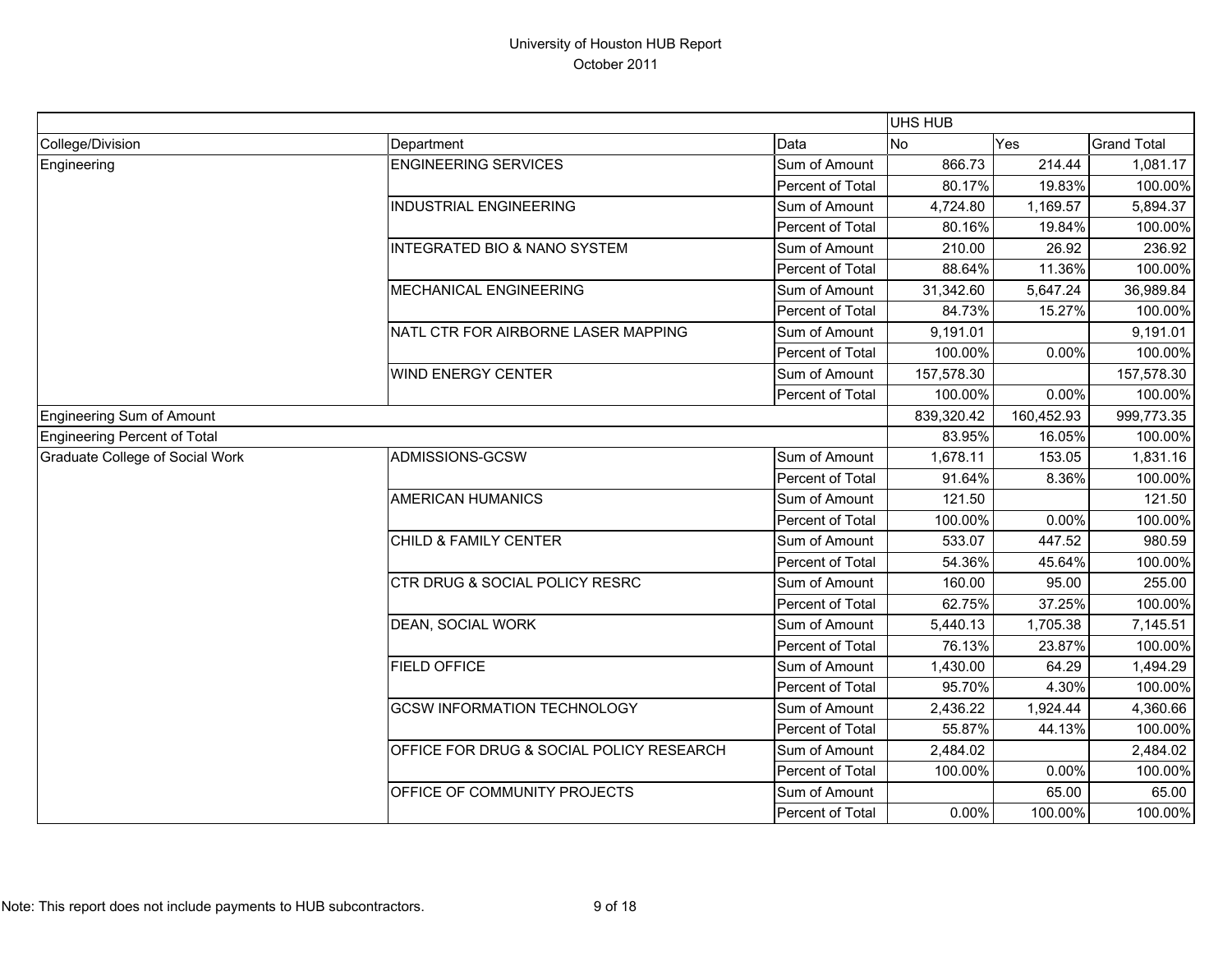|                                                  |                                 |                  | <b>UHS HUB</b> |           |                    |
|--------------------------------------------------|---------------------------------|------------------|----------------|-----------|--------------------|
| College/Division                                 | Department                      | Data             | No             | Yes       | <b>Grand Total</b> |
| <b>Graduate College of Social Work</b>           | PHD PROGRAM                     | Sum of Amount    | 120.00         |           | 120.00             |
|                                                  |                                 | Percent of Total | 100.00%        | 0.00%     | 100.00%            |
| Graduate College of Social Work Sum of Amount    |                                 |                  | 14,403.05      | 4,454.68  | 18,857.73          |
| Graduate College of Social Work Percent of Total |                                 |                  | 76.38%         | 23.62%    | 100.00%            |
| Honors College                                   | DEAN, HONORS COLLEGE            | Sum of Amount    | 7,665.61       | 974.40    | 8,640.01           |
|                                                  |                                 | Percent of Total | 88.72%         | 11.28%    | 100.00%            |
| Honors College Sum of Amount                     |                                 |                  | 7,665.61       | 974.40    | 8,640.01           |
| Honors College Percent of Total                  |                                 |                  | 88.72%         | 11.28%    | 100.00%            |
| Hotel and Restaurant Management                  | DEAN, HOTEL & RESTAURANT MANAG  | Sum of Amount    | 11,313.75      | 54,497.50 | 65,811.25          |
|                                                  |                                 | Percent of Total | 17.19%         | 82.81%    | 100.00%            |
|                                                  | HOTEL AND RESTAURANT MANAGEMENT | Sum of Amount    | 223,051.60     | 1,692.48  | 224,744.08         |
|                                                  |                                 | Percent of Total | 99.25%         | 0.75%     | 100.00%            |
| Hotel and Restaurant Management Sum of Amount    |                                 |                  | 234,365.35     | 56,189.98 | 290,555.33         |
| Hotel and Restaurant Management Percent of Total |                                 |                  | 80.66%         | 19.34%    | 100.00%            |
| Law Center                                       | ASSOCIATE DEAN, LAW             | Sum of Amount    | 1,464.12       | 296.29    | 1,760.41           |
|                                                  |                                 | Percent of Total | 83.17%         | 16.83%    | 100.00%            |
|                                                  | <b>BLAKELEY INSTITUTE</b>       | Sum of Amount    | 2,213.43       | 549.03    | 2,762.46           |
|                                                  |                                 | Percent of Total | 80.13%         | 19.87%    | 100.00%            |
|                                                  | <b>BUSINESS SERVICES, LAW</b>   | Sum of Amount    | 1,008.00       | 4,411.24  | 5,419.24           |
|                                                  |                                 | Percent of Total | 18.60%         | 81.40%    | 100.00%            |
|                                                  | CAREER SERVICES, LAW            | Sum of Amount    | 1,860.71       | 89.99     | 1,950.70           |
|                                                  |                                 | Percent of Total | 95.39%         | 4.61%     | 100.00%            |
|                                                  | DEAN, LAW                       | Sum of Amount    |                | 262.97    | 262.97             |
|                                                  |                                 | Percent of Total | 0.00%          | 100.00%   | 100.00%            |
|                                                  | EXTERNAL AFFAIRS, LAW           | Sum of Amount    |                | 359.54    | 359.54             |
|                                                  |                                 | Percent of Total | 0.00%          | 100.00%   | 100.00%            |
|                                                  | <b>FACILITIES, LAW</b>          | Sum of Amount    | 10,646.80      | 663.66    | 11,310.46          |
|                                                  |                                 | Percent of Total | 94.13%         | 5.87%     | 100.00%            |
|                                                  | <b>FACULTY SUPPORT LAW</b>      | Sum of Amount    | 2,737.22       | 1,519.45  | 4,256.67           |
|                                                  |                                 | Percent of Total | 64.30%         | 35.70%    | 100.00%            |
|                                                  | HEALTH LAW & POLICY INSTITUTE   | Sum of Amount    | 327.05         | 111.41    | 438.46             |
|                                                  |                                 | Percent of Total | 74.59%         | 25.41%    | 100.00%            |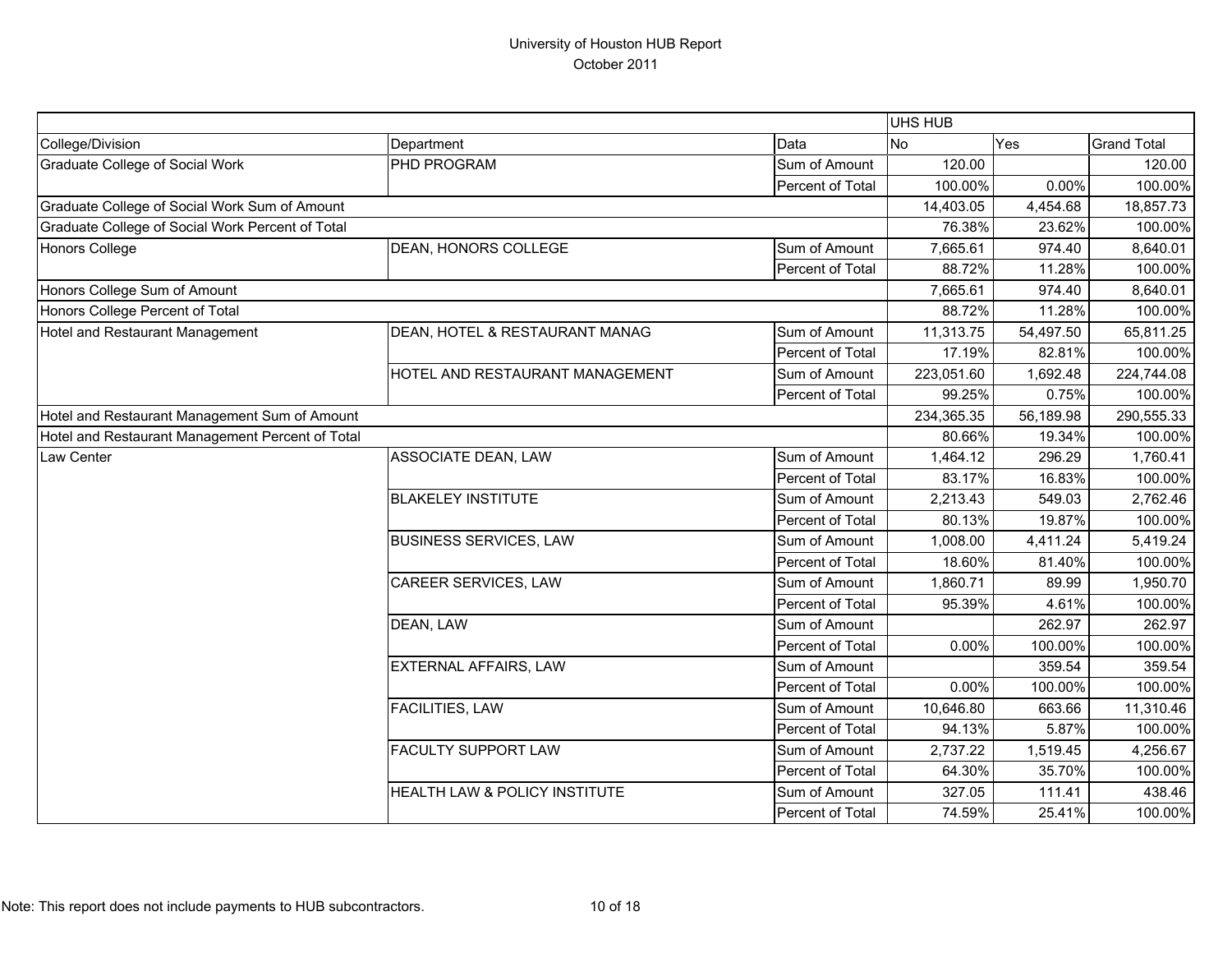|                                         |                                         |                  | <b>UHS HUB</b> |           |                    |
|-----------------------------------------|-----------------------------------------|------------------|----------------|-----------|--------------------|
| College/Division                        | Department                              | Data             | <b>No</b>      | Yes       | <b>Grand Total</b> |
| Law Center                              | INST OF HIGHER EDU & GOVERNANCE LAW     | Sum of Amount    | 110.42         |           | 110.42             |
|                                         |                                         | Percent of Total | 100.00%        | 0.00%     | 100.00%            |
|                                         | <b>INTELLECTUAL PROP &amp; INFO LAW</b> | Sum of Amount    | 589.31         |           | 589.31             |
|                                         |                                         | Percent of Total | 100.00%        | 0.00%     | 100.00%            |
|                                         | LAW INFORMATION TECHNOLOGY              | Sum of Amount    | 4,152.98       | 5,151.64  | 9,304.62           |
|                                         |                                         | Percent of Total | 44.63%         | 55.37%    | 100.00%            |
|                                         | <b>LAW LIBRARY</b>                      | Sum of Amount    | 10,418.13      | 179.61    | 10,597.74          |
|                                         |                                         | Percent of Total | 98.31%         | 1.69%     | 100.00%            |
|                                         | LEGAL AID CLINIC, LAW                   | Sum of Amount    | 724.75         | 740.21    | 1,464.96           |
|                                         |                                         | Percent of Total | 49.47%         | 50.53%    | 100.00%            |
|                                         | LEGAL RESEARCH & WRITING, LAW           | Sum of Amount    | 372.68         | 602.35    | 975.03             |
|                                         |                                         | Percent of Total | 38.22%         | 61.78%    | 100.00%            |
|                                         | PUBLIC RELS & MARKETING, LAW            | Sum of Amount    | 1,500.00       |           | 1,500.00           |
|                                         |                                         | Percent of Total | 100.00%        | 0.00%     | 100.00%            |
|                                         | STUDENT ORGANIZATION, LAW               | Sum of Amount    | 321.99         |           | 321.99             |
|                                         |                                         | Percent of Total | 100.00%        | 0.00%     | 100.00%            |
|                                         | STUDENT SERVICES, LAW                   | Sum of Amount    | 2,260.59       | 652.33    | 2,912.92           |
|                                         |                                         | Percent of Total | 77.61%         | 22.39%    | 100.00%            |
| Law Center Sum of Amount                |                                         |                  | 40,708.18      | 15,589.72 | 56,297.90          |
| Law Center Percent of Total             |                                         |                  | 72.31%         | 27.69%    | 100.00%            |
| <b>Liberal Arts and Social Sciences</b> | <b>AEROSPACE STUDIES</b>                | Sum of Amount    | 1,460.94       | 196.67    | 1,657.61           |
|                                         |                                         | Percent of Total | 88.14%         | 11.86%    | 100.00%            |
|                                         | AFRICAN-AMERICAN STUDIES                | Sum of Amount    | 1,141.38       | 1,122.96  | 2,264.34           |
|                                         |                                         | Percent of Total | 50.41%         | 49.59%    | 100.00%            |
|                                         | <b>ART</b>                              | Sum of Amount    | 19,390.35      | 5,182.84  | 24,573.19          |
|                                         |                                         | Percent of Total | 78.91%         | 21.09%    | 100.00%            |
|                                         | <b>ARTE PUBLICO</b>                     | Sum of Amount    | 50,419.23      | 254.17    | 50,673.40          |
|                                         |                                         | Percent of Total | 99.50%         | 0.50%     | 100.00%            |
|                                         | <b>BAND</b>                             | Sum of Amount    | 10,736.47      | 155.50    | 10,891.97          |
|                                         |                                         | Percent of Total | 98.57%         | 1.43%     | 100.00%            |
|                                         | <b>BLAFFER GALLERY</b>                  | Sum of Amount    | 9,786.45       | 1,907.70  | 11,694.15          |
|                                         |                                         | Percent of Total | 83.69%         | 16.31%    | 100.00%            |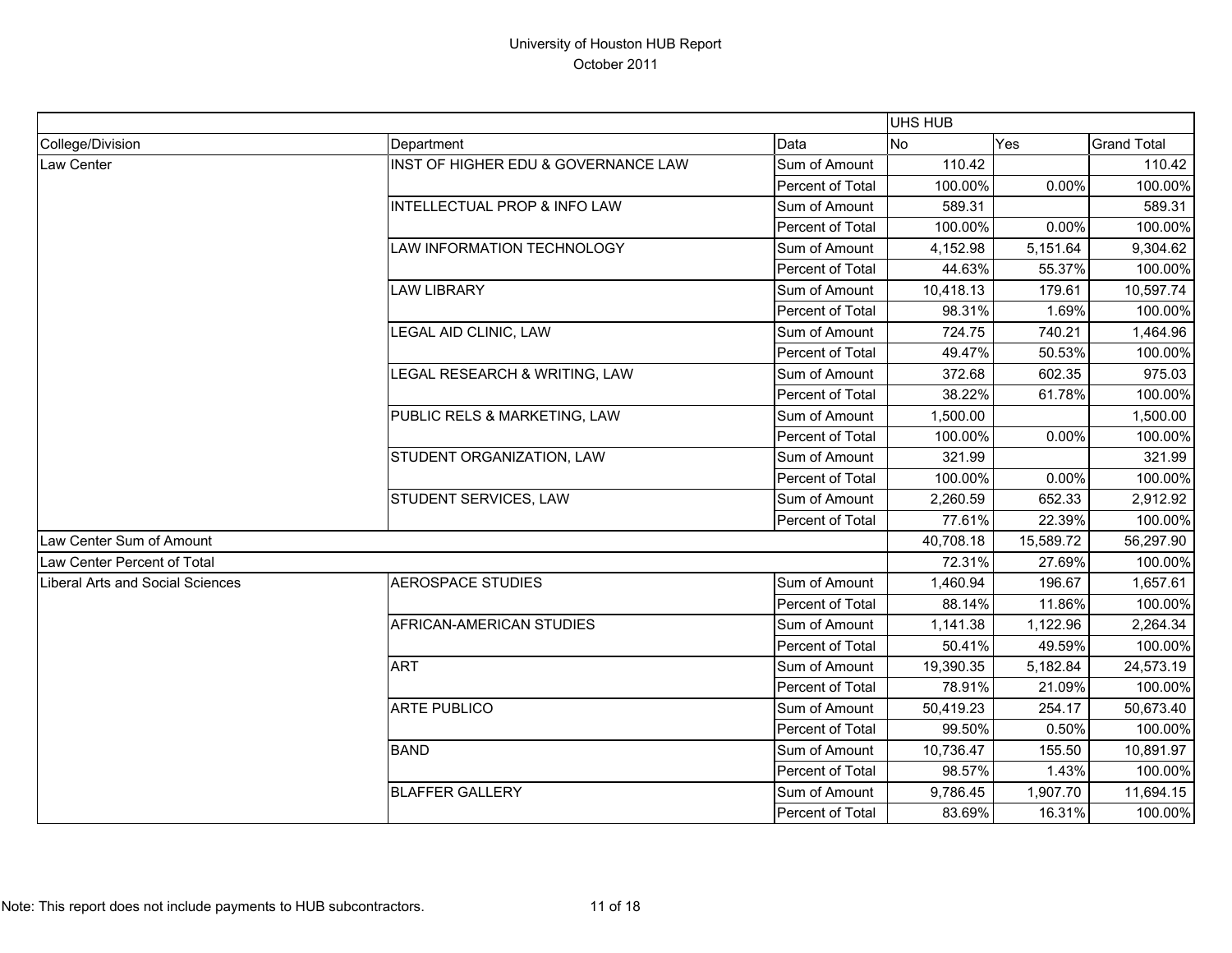|                                  |                                  |                  | UHS HUB   |           |                    |
|----------------------------------|----------------------------------|------------------|-----------|-----------|--------------------|
| College/Division                 | Department                       | Data             | <b>No</b> | Yes       | <b>Grand Total</b> |
| Liberal Arts and Social Sciences | CENTER FOR PUBLIC HISTORY        | Sum of Amount    | 2,009.43  | 1.98      | 2,011.41           |
|                                  |                                  | Percent of Total | 99.90%    | 0.10%     | 100.00%            |
|                                  | CENTER FOR PUBLIC POLICY         | Sum of Amount    | 31,596.40 | 314.89    | 31,911.29          |
|                                  |                                  | Percent of Total | 99.01%    | 0.99%     | 100.00%            |
|                                  | <b>COMMUNICATION</b>             | Sum of Amount    | 14,121.23 | (137.24)  | 13,983.99          |
|                                  |                                  | Percent of Total | 100.98%   | $-0.98%$  | 100.00%            |
|                                  | <b>COMMUNICATIONS DISORDERS</b>  | Sum of Amount    | 20,198.50 | 13,409.74 | 33,608.24          |
|                                  |                                  | Percent of Total | 60.10%    | 39.90%    | 100.00%            |
|                                  | COMPARATIVE CULTURAL STUDIES     | Sum of Amount    |           | 90.93     | 90.93              |
|                                  |                                  | Percent of Total | 0.00%     | 100.00%   | 100.00%            |
|                                  | <b>CWMCA CENTER FOR THE ARTS</b> | Sum of Amount    | 2,525.49  | 2,022.08  | 4,547.57           |
|                                  |                                  | Percent of Total | 55.53%    | 44.47%    | 100.00%            |
|                                  | DEAN, LIBERAL ARTS & SOC SCI     | Sum of Amount    | 4,400.05  | 1,134.85  | 5,534.90           |
|                                  |                                  | Percent of Total | 79.50%    | 20.50%    | 100.00%            |
|                                  | <b>ECONOMICS</b>                 | Sum of Amount    | 3,212.38  | 3,437.31  | 6,649.69           |
|                                  |                                  | Percent of Total | 48.31%    | 51.69%    | 100.00%            |
|                                  | <b>ENGLISH</b>                   | Sum of Amount    | 11,534.74 | 3,983.39  | 15,518.13          |
|                                  |                                  | Percent of Total | 74.33%    | 25.67%    | 100.00%            |
|                                  | HEALTH AND HUMAN PERFORMANCE     | Sum of Amount    | 40,506.56 | 1,140.62  | 41,647.18          |
|                                  |                                  | Percent of Total | 97.26%    | 2.74%     | 100.00%            |
|                                  | <b>HISPANIC STUDIES</b>          | Sum of Amount    | 1,451.85  | 2,871.64  | 4,323.49           |
|                                  |                                  | Percent of Total | 33.58%    | 66.42%    | 100.00%            |
|                                  | <b>HISTORY</b>                   | Sum of Amount    | 2,576.75  | 519.82    | 3,096.57           |
|                                  |                                  | Percent of Total | 83.21%    | 16.79%    | 100.00%            |
|                                  | <b>LIBERAL STUDIES</b>           | Sum of Amount    | 249.99    |           | 249.99             |
|                                  |                                  | Percent of Total | 100.00%   | 0.00%     | 100.00%            |
|                                  | <b>MEXICAN-AMERICAN STUDIES</b>  | Sum of Amount    | 2,558.56  | 2,128.02  | 4,686.58           |
|                                  |                                  | Percent of Total | 54.59%    | 45.41%    | 100.00%            |
|                                  | <b>MILITARY SCIENCE</b>          | Sum of Amount    | 987.98    |           | 987.98             |
|                                  |                                  | Percent of Total | 100.00%   | 0.00%     | 100.00%            |
|                                  | MODERN AND CLASSICAL LANGUAGES   | Sum of Amount    | 3,886.39  | 294.75    | 4,181.14           |
|                                  |                                  | Percent of Total | 92.95%    | 7.05%     | 100.00%            |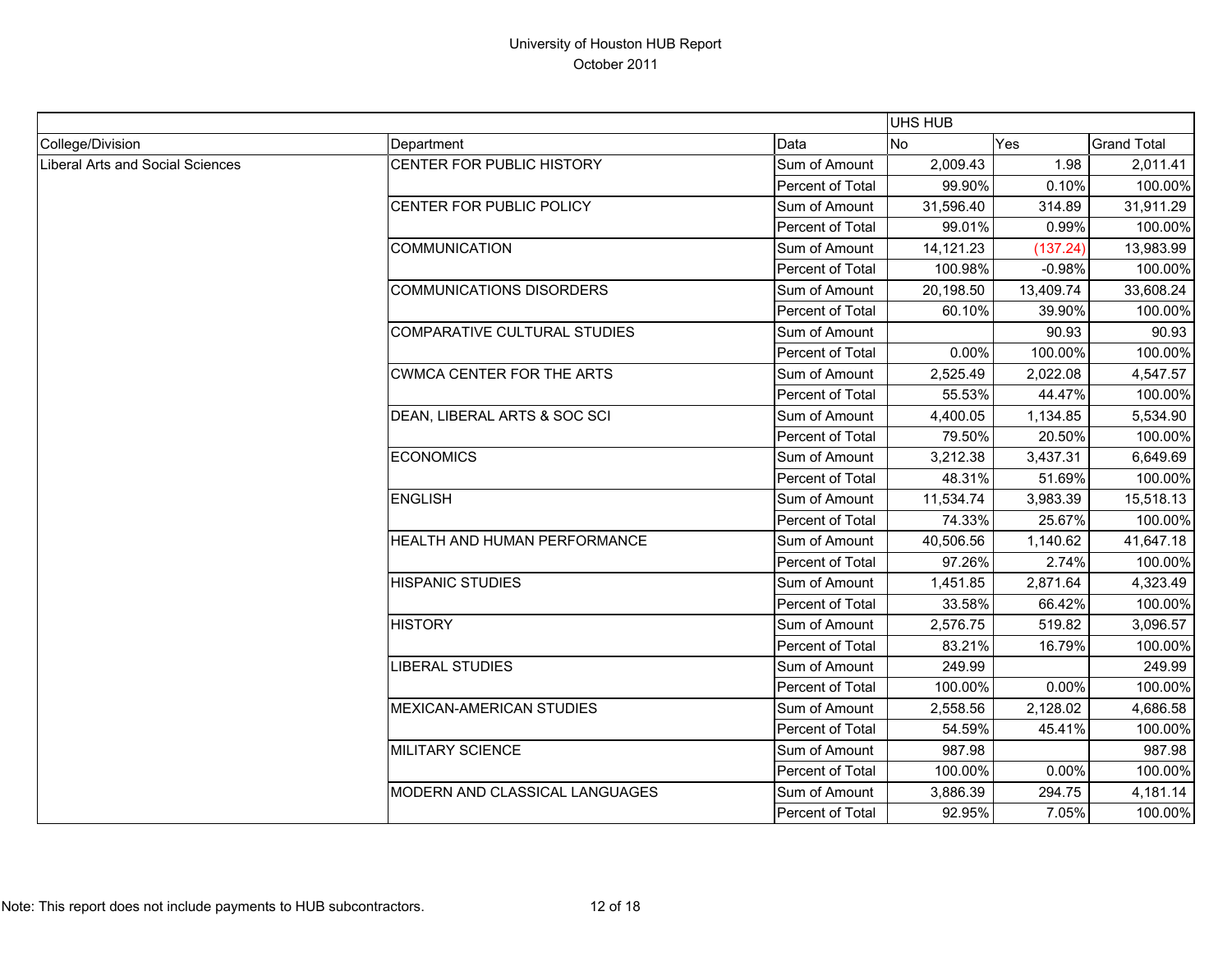|                                                   |                                            |                                                          | <b>UHS HUB</b> |            |                    |
|---------------------------------------------------|--------------------------------------------|----------------------------------------------------------|----------------|------------|--------------------|
| College/Division                                  | Department                                 | Data                                                     | <b>No</b>      | Yes        | <b>Grand Total</b> |
| Liberal Arts and Social Sciences                  | <b>MUSIC</b>                               | Sum of Amount                                            | 28,378.16      | 4,004.97   | 32,383.13          |
|                                                   |                                            | Percent of Total                                         | 87.63%         | 12.37%     | 100.00%            |
|                                                   | PHILOSOPHY                                 | Sum of Amount                                            | 205.72         |            | 205.72             |
|                                                   |                                            | Percent of Total                                         | 100.00%        | 0.00%      | 100.00%            |
|                                                   | POLITICAL SCIENCE                          | Sum of Amount                                            | 849.71         | (462.65)   | 387.06             |
|                                                   |                                            | Percent of Total                                         | 219.53%        | $-119.53%$ | 100.00%            |
|                                                   | PSYCHOLOGY                                 | Sum of Amount                                            | 45,044.06      | 1,498.00   | 46,542.06          |
|                                                   |                                            | Percent of Total                                         | 96.78%         | 3.22%      | 100.00%            |
|                                                   | PUBLIC ADMINISTRATION PROGRAM              | Sum of Amount                                            | 1,894.45       | 81.98      | 1,976.43           |
|                                                   |                                            | Percent of Total                                         | 95.85%         | 4.15%      | 100.00%            |
|                                                   | <b>SOCIOLOGY</b>                           | Sum of Amount                                            | 291.14         | 313.55     | 604.69             |
|                                                   |                                            | Percent of Total                                         | 48.15%         | 51.85%     | 100.00%            |
|                                                   | <b>THEATER</b>                             | 18,343.88<br>Sum of Amount<br>Percent of Total<br>94.56% | 1,055.10       | 19,398.98  |                    |
|                                                   |                                            |                                                          |                | 5.44%      | 100.00%            |
|                                                   | <b>WOMEN'S STUDIES PROGRAM</b>             | Sum of Amount                                            | 3,736.77       | 378.84     | 4,115.61           |
|                                                   |                                            | Percent of Total                                         | 90.80%         | 9.20%      | 100.00%            |
|                                                   | <b>WRITING CENTER</b>                      | Sum of Amount                                            | 3,590.07       | 1,083.86   | 4,673.93           |
|                                                   |                                            | Percent of Total                                         | 76.81%         | 23.19%     | 100.00%            |
| Liberal Arts and Social Sciences Sum of Amount    |                                            |                                                          | 337,085.08     | 47,986.27  | 385,071.35         |
| Liberal Arts and Social Sciences Percent of Total |                                            |                                                          | 87.54%         | 12.46%     | 100.00%            |
| Library                                           | UNIVERSITY LIBRARIES                       | Sum of Amount                                            | 96,147.64      | 55,754.32  | 151,901.96         |
|                                                   |                                            | Percent of Total                                         | 63.30%         | 36.70%     | 100.00%            |
| Library Sum of Amount                             |                                            |                                                          | 96,147.64      | 55,754.32  | 151,901.96         |
| Library Percent of Total                          |                                            |                                                          | 63.30%         | 36.70%     | 100.00%            |
| Natural Science and Mathematics                   | <b>BIOLOGY &amp; BIOCHEMISTRY</b>          | Sum of Amount                                            | 63,033.60      | 10,122.42  | 73,156.02          |
|                                                   |                                            | Percent of Total                                         | 86.16%         | 13.84%     | 100.00%            |
|                                                   | <b>CHEMISTRY</b>                           | Sum of Amount                                            | 63,892.71      | 17,049.60  | 80,942.31          |
|                                                   |                                            | Percent of Total                                         | 78.94%         | 21.06%     | 100.00%            |
|                                                   | <b>COMPUTER SCIENCE</b>                    | Sum of Amount                                            | 18,569.95      | 3,175.65   | 21,745.60          |
|                                                   |                                            | Percent of Total                                         | 85.40%         | 14.60%     | 100.00%            |
|                                                   | CTR FOR NUCLEAR RECEPTORS & CELL SIGNALING | Sum of Amount                                            | 153,345.24     | 5,754.21   | 159,099.45         |
|                                                   |                                            | Percent of Total                                         | 96.38%         | 3.62%      | 100.00%            |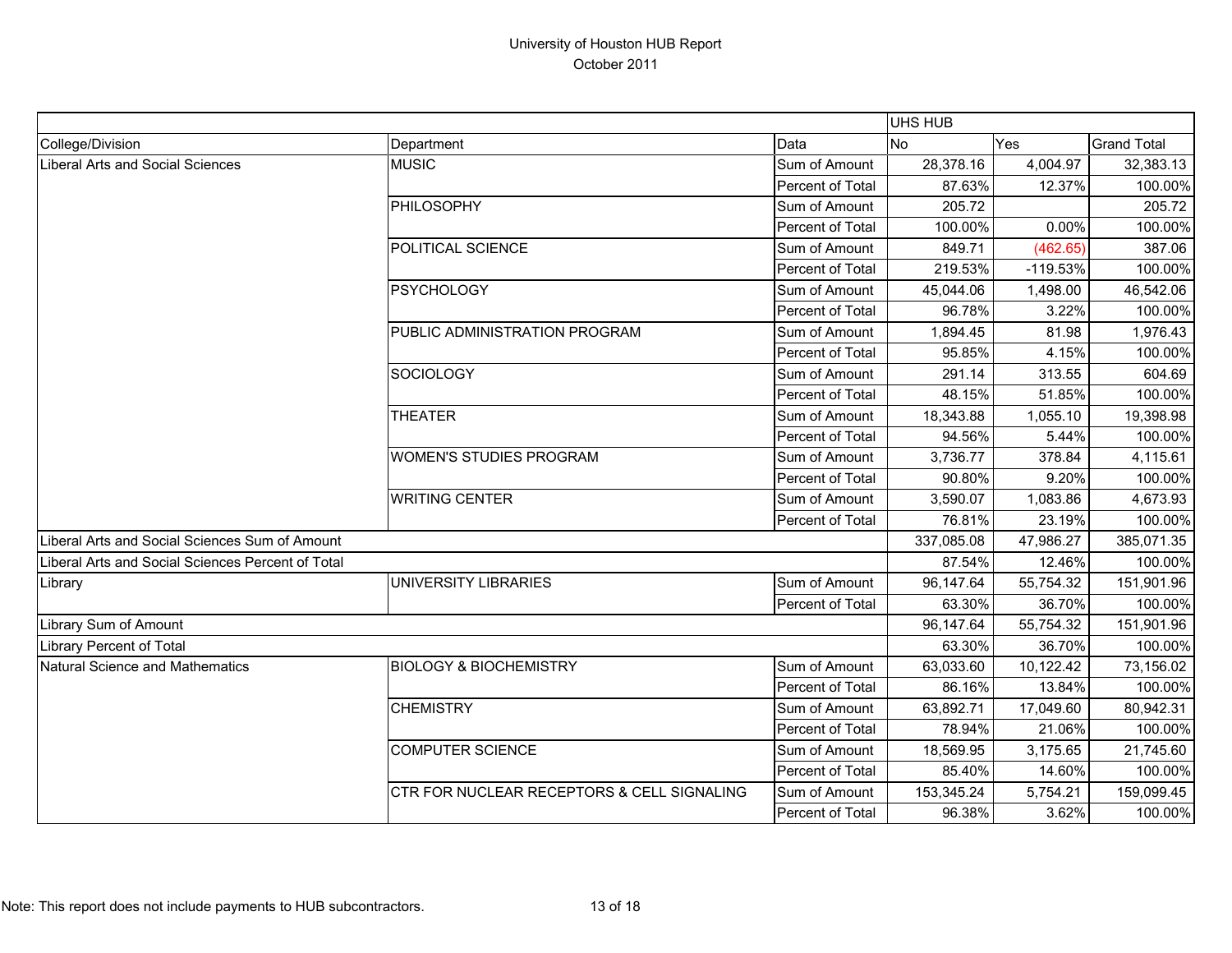|                                                  |                                               |                  | UHS HUB    |            |                    |
|--------------------------------------------------|-----------------------------------------------|------------------|------------|------------|--------------------|
| College/Division                                 | Department                                    | Data             | <b>No</b>  | Yes        | <b>Grand Total</b> |
| <b>Natural Science and Mathematics</b>           | DEAN, NATURAL SCIENCE & MATHE                 | Sum of Amount    | 77,841.65  | 2,777.77   | 80,619.42          |
|                                                  |                                               | Percent of Total | 96.55%     | 3.45%      | 100.00%            |
|                                                  | <b>EARTH AND ATMOSPHERIC SCIENCES</b>         | Sum of Amount    | 46,673.15  | 79,467.63  | 126,140.78         |
|                                                  |                                               | Percent of Total | 37.00%     | 63.00%     | 100.00%            |
|                                                  | INST FOR MULTIDIM AIR QUALITY STUDIES (IMAQS) | Sum of Amount    | 8,274.18   |            | 8,274.18           |
|                                                  |                                               | Percent of Total | 100.00%    | 0.00%      | 100.00%            |
|                                                  | <b>MATHEMATICS</b>                            | Sum of Amount    | 16,068.55  | 1,923.77   | 17,992.32          |
|                                                  |                                               | Percent of Total | 89.31%     | 10.69%     | 100.00%            |
|                                                  | <b>PHYSICS</b>                                | Sum of Amount    | 51,827.53  | 5,346.73   | 57,174.26          |
|                                                  |                                               | Percent of Total | 90.65%     | 9.35%      | 100.00%            |
| Natural Science and Mathematics Sum of Amount    |                                               |                  | 499,526.56 | 125,617.78 | 625,144.34         |
| Natural Science and Mathematics Percent of Total |                                               |                  | 79.91%     | 20.09%     | 100.00%            |
| Optometry                                        | DEAN, OPTOMETRY                               | Sum of Amount    | 51,686.66  | 18,213.43  | 69,900.09          |
|                                                  |                                               | Percent of Total | 73.94%     | 26.06%     | 100.00%            |
|                                                  | OPT VISION SCIENCES                           | Sum of Amount    | 68,934.84  | 350.49     | 69,285.33          |
|                                                  |                                               | Percent of Total | 99.49%     | 0.51%      | 100.00%            |
|                                                  | OPTOMETRY CLINIC                              | Sum of Amount    | 137,123.56 | 9,058.41   | 146,181.97         |
|                                                  |                                               | Percent of Total | 93.80%     | 6.20%      | 100.00%            |
| Optometry Sum of Amount                          |                                               | 257,745.06       | 27,622.33  | 285,367.39 |                    |
| Optometry Percent of Total                       |                                               |                  | 90.32%     | 9.68%      | 100.00%            |
| Pharmacy                                         | <b>CLINICAL PHARMACY &amp; ADMINISTRA</b>     | Sum of Amount    | 17,849.63  | 637.29     | 18,486.92          |
|                                                  |                                               | Percent of Total | 96.55%     | 3.45%      | 100.00%            |
|                                                  | <b>DEAN, PHARMACY</b>                         | Sum of Amount    | 59,592.25  | 1,525.31   | 61,117.56          |
|                                                  |                                               | Percent of Total | 97.50%     | 2.50%      | 100.00%            |
|                                                  | PHARMACOLOGICAL & PHARMACEUTIC                | Sum of Amount    | 39,171.42  | 1,597.47   | 40,768.89          |
|                                                  |                                               | Percent of Total | 96.08%     | 3.92%      | 100.00%            |
| Pharmacy Sum of Amount                           |                                               |                  | 116,613.30 | 3,760.07   | 120,373.37         |
| Pharmacy Percent of Total                        |                                               | 96.88%           | 3.12%      | 100.00%    |                    |
| Research                                         | ANIMAL CARE OPERATIONS                        | Sum of Amount    | 20,067.55  | 11,827.73  | 31,895.28          |
|                                                  |                                               | Percent of Total | 62.92%     | 37.08%     | 100.00%            |
|                                                  | CENTER FOR ADVANCED MATERIALS                 | Sum of Amount    | 1,904.43   |            | 1,904.43           |
|                                                  |                                               | Percent of Total | 100.00%    | 0.00%      | 100.00%            |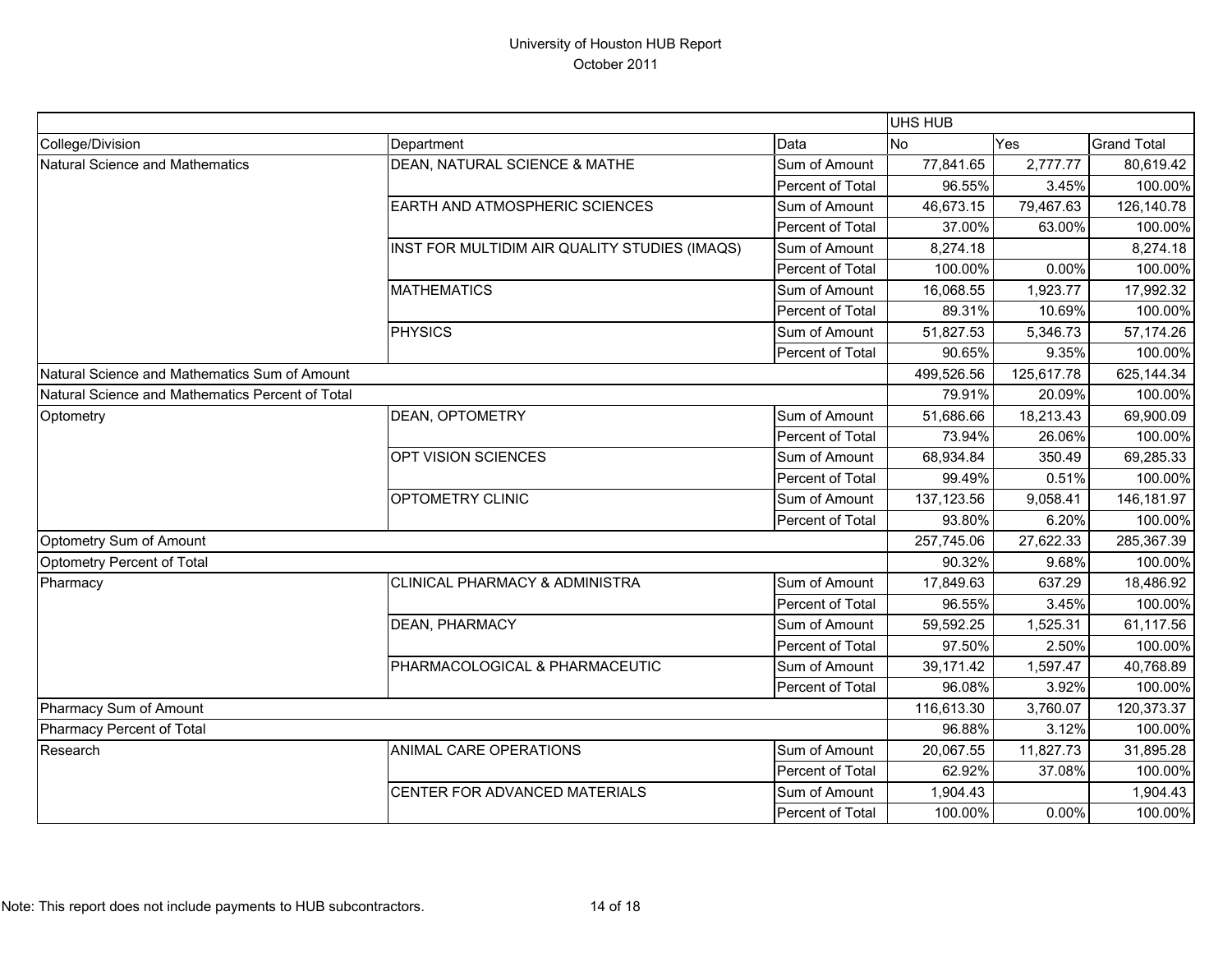|                  |                                         |                  | <b>UHS HUB</b> |          |                    |
|------------------|-----------------------------------------|------------------|----------------|----------|--------------------|
| College/Division | Department                              | Data             | No             | Yes      | <b>Grand Total</b> |
| Research         | CENTER FOR MATERIALS CHEMISTRY (CMC)    | Sum of Amount    | 12.90          | 98.56    | 111.46             |
|                  |                                         | Percent of Total | 11.57%         | 88.43%   | 100.00%            |
|                  | CTR FOR BIOMED/ENVIRON GENOMIC          | Sum of Amount    | 14,285.12      |          | 14,285.12          |
|                  |                                         | Percent of Total | 100.00%        | 0.00%    | 100.00%            |
|                  | <b>CTR NEURO AND BIOMECH RESEARCH</b>   | Sum of Amount    | 2,612.20       |          | 2,612.20           |
|                  |                                         | Percent of Total | 100.00%        | 0.00%    | 100.00%            |
|                  | <b>GRANTS AND CONTRACTS</b>             | Sum of Amount    | 271.47         | 117.76   | 389.23             |
|                  |                                         | Percent of Total | 69.75%         | 30.25%   | 100.00%            |
|                  | HOUSTON COASTAL CENTER                  | Sum of Amount    | 4,400.83       | 163.42   | 4,564.25           |
|                  |                                         | Percent of Total | 96.42%         | 3.58%    | 100.00%            |
|                  | INSTITUTE FOR MOLECULAR DESIGN          | Sum of Amount    | 2,366.75       |          | 2,366.75           |
|                  |                                         | Percent of Total | 100.00%        | 0.00%    | 100.00%            |
|                  | <b>INSTITUTE FOR NANOENERGY</b>         | Sum of Amount    | 1,791.28       |          | 1,791.28           |
|                  |                                         | Percent of Total | 100.00%        | 0.00%    | 100.00%            |
|                  | OFFICE OF TECHNOLOGY MANAGEMENT         | Sum of Amount    | 120,505.67     |          | 120,505.67         |
|                  |                                         | Percent of Total | 100.00%        | 0.00%    | 100.00%            |
|                  | <b>RESEARCH DIVISION OFFICE</b>         | Sum of Amount    | 5,784.79       | 8,664.84 | 14,449.63          |
|                  |                                         | Percent of Total | 40.03%         | 59.97%   | 100.00%            |
|                  | RESEARCH FINANCIAL SERVICES             | Sum of Amount    | 399.50         | 3.77     | 403.27             |
|                  |                                         | Percent of Total | 99.07%         | 0.93%    | 100.00%            |
|                  | <b>RESEARCH INFORMATION CENTER</b>      | Sum of Amount    | 3,730.55       |          | 3,730.55           |
|                  |                                         | Percent of Total | 100.00%        | 0.00%    | 100.00%            |
|                  | RESEARCH POLICIES/COMPLIANCE/COMMITTEES | Sum of Amount    | 196.75         |          | 196.75             |
|                  |                                         | Percent of Total | 100.00%        | 0.00%    | 100.00%            |
|                  | <b>TIMES</b>                            | Sum of Amount    | 18,666.84      | 1,335.93 | 20,002.77          |
|                  |                                         | Percent of Total | 93.32%         | 6.68%    | 100.00%            |
|                  | TX CTR SUPERCONDUCTIVITY AT UH          | Sum of Amount    | 266,674.03     | 2,046.97 | 268,721.00         |
|                  |                                         | Percent of Total | 99.24%         | 0.76%    | 100.00%            |
|                  | TX LEARNING/COMPUTATIONAL CTR           | Sum of Amount    | 29,024.64      | 2,175.04 | 31,199.68          |
|                  |                                         | Percent of Total | 93.03%         | 6.97%    | 100.00%            |
|                  | TX OBESITY RESEARCH CENTER              | Sum of Amount    | 7.05           |          | 7.05               |
|                  |                                         | Percent of Total | 100.00%        | 0.00%    | 100.00%            |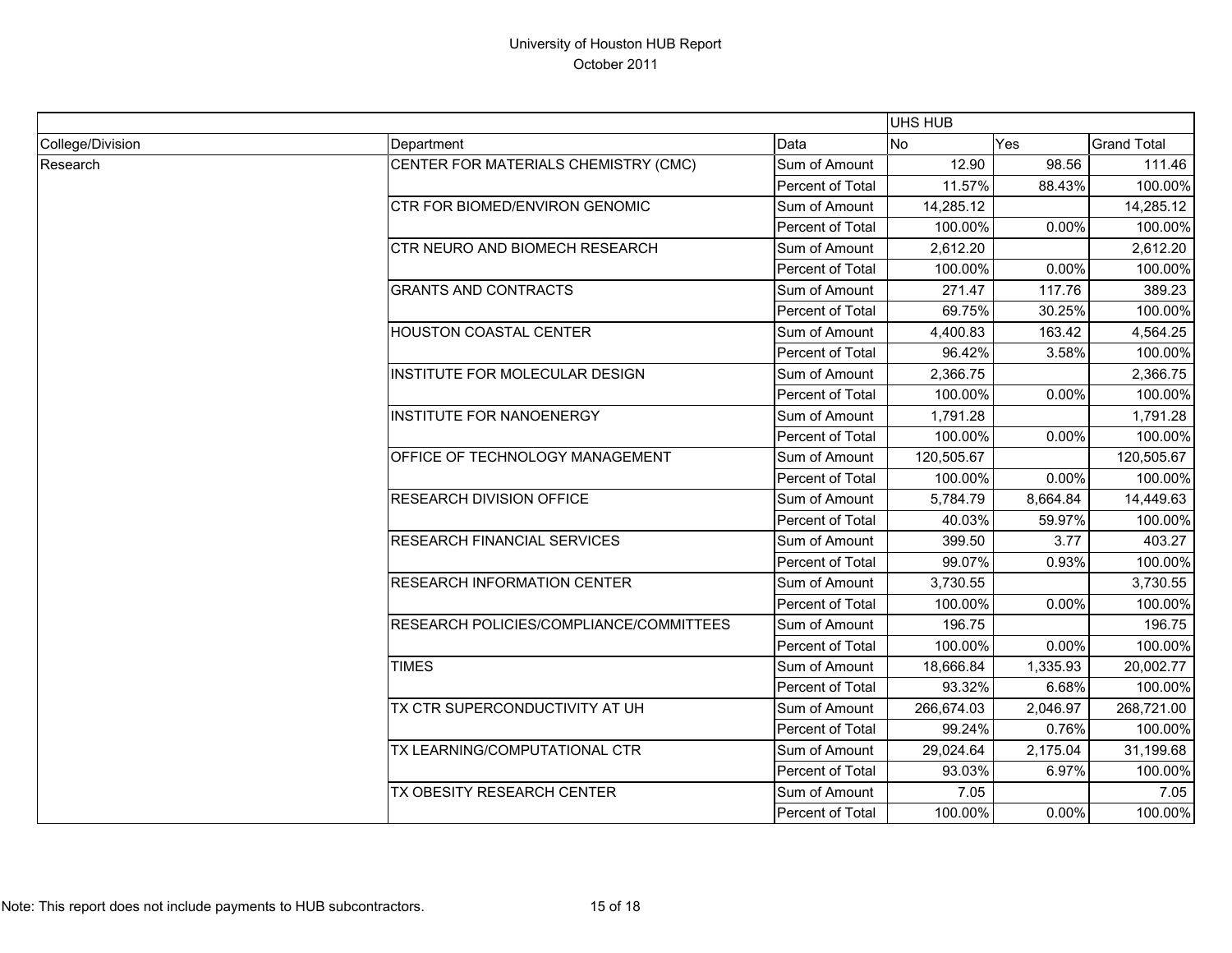|                                  |                                       |                                                                                            | <b>UHS HUB</b> |            |                    |
|----------------------------------|---------------------------------------|--------------------------------------------------------------------------------------------|----------------|------------|--------------------|
| College/Division                 | Department                            | Data                                                                                       | <b>No</b>      | Yes        | <b>Grand Total</b> |
| Research Sum of Amount           |                                       | 492,702.35                                                                                 | 26,434.02      | 519,136.37 |                    |
| <b>Research Percent of Total</b> |                                       | 94.91%                                                                                     | 5.09%          | 100.00%    |                    |
| <b>Student Affairs</b>           | <b>CAMPUS RECREATION</b>              | Sum of Amount                                                                              | 38,155.23      | 7,165.45   | 45,320.68          |
|                                  |                                       | Percent of Total                                                                           | 84.19%         | 15.81%     | 100.00%            |
|                                  | CENTER FOR STUDENT INVOLVEMENT        | Sum of Amount                                                                              | 11,795.04      | 1,640.19   | 13,435.23          |
|                                  |                                       | Percent of Total                                                                           | 87.79%         | 12.21%     | 100.00%            |
|                                  | CHILDREN'S LEARNING CENTER            | Sum of Amount                                                                              | 9,014.37       | 1,189.90   | 10,204.27          |
|                                  |                                       | Percent of Total                                                                           | 88.34%         | 11.66%     | 100.00%            |
|                                  | <b>COUNSELING AND PSYCH SVCS</b>      | Sum of Amount                                                                              | 1,516.28       | 565.61     | 2,081.89           |
|                                  |                                       | Percent of Total                                                                           | 72.83%         | 27.17%     | 100.00%            |
|                                  | <b>CTR FOR LEADERSHIP &amp; FSL</b>   | Sum of Amount                                                                              | 3,154.39       | 300.00     | 3,454.39           |
|                                  |                                       |                                                                                            | 91.32%         | 8.68%      | 100.00%            |
|                                  | <b>DEAN OF STUDENTS</b>               | Sum of Amount                                                                              | 1,502.11       | 599.80     | 2,101.91           |
|                                  |                                       | Percent of Total                                                                           | 71.46%         | 28.54%     | 100.00%            |
|                                  | <b>RELIGION CENTER</b>                | Sum of Amount                                                                              | 267.69         |            | 267.69             |
|                                  |                                       |                                                                                            | 100.00%        | 0.00%      | 100.00%            |
|                                  | <b>RESIDENTIAL LIFE &amp; HOUSING</b> | Sum of Amount                                                                              | 60,435.04      | 2,792.61   | 63,227.65          |
|                                  |                                       | Percent of Total                                                                           | 95.58%         | 4.42%      | 100.00%            |
|                                  | <b>STUDENT AFFAIRS</b>                | Sum of Amount                                                                              | 17,474.43      | 3,424.68   | 20,899.11          |
|                                  |                                       | Percent of Total                                                                           | 83.61%         | 16.39%     | 100.00%            |
|                                  | <b>STUDENT HEALTH CENTER</b>          | Sum of Amount                                                                              | 27,951.45      | 5,733.02   | 33,684.47          |
|                                  |                                       | Percent of Total                                                                           | 82.98%         | 17.02%     | 100.00%            |
|                                  | <b>STUDENT PHARMACY</b>               | Sum of Amount                                                                              | 273.00         |            | 273.00             |
|                                  |                                       | Percent of Total                                                                           | 100.00%        | 0.00%      | 100.00%            |
|                                  | <b>STUDENT PUBLICATIONS</b>           | Percent of Total<br>Percent of Total<br>Sum of Amount<br>Percent of Total<br>Sum of Amount | 2,630.33       | 112.47     | 2,742.80           |
|                                  |                                       |                                                                                            | 95.90%         | 4.10%      | 100.00%            |
|                                  | UNIVERSITY CAREER SERVICES            |                                                                                            | 1,522.24       | 12,159.41  | 13,681.65          |
|                                  |                                       | Percent of Total                                                                           | 11.13%         | 88.87%     | 100.00%            |
|                                  | UNIVERSITY CENTER                     | Sum of Amount                                                                              | 83,903.47      | 3,677.91   | 87,581.38          |
|                                  |                                       | Percent of Total                                                                           | 95.80%         | 4.20%      | 100.00%            |
| Student Affairs Sum of Amount    |                                       |                                                                                            | 259,595.07     | 39,361.05  | 298,956.12         |
| Student Affairs Percent of Total |                                       |                                                                                            | 86.83%         | 13.17%     | 100.00%            |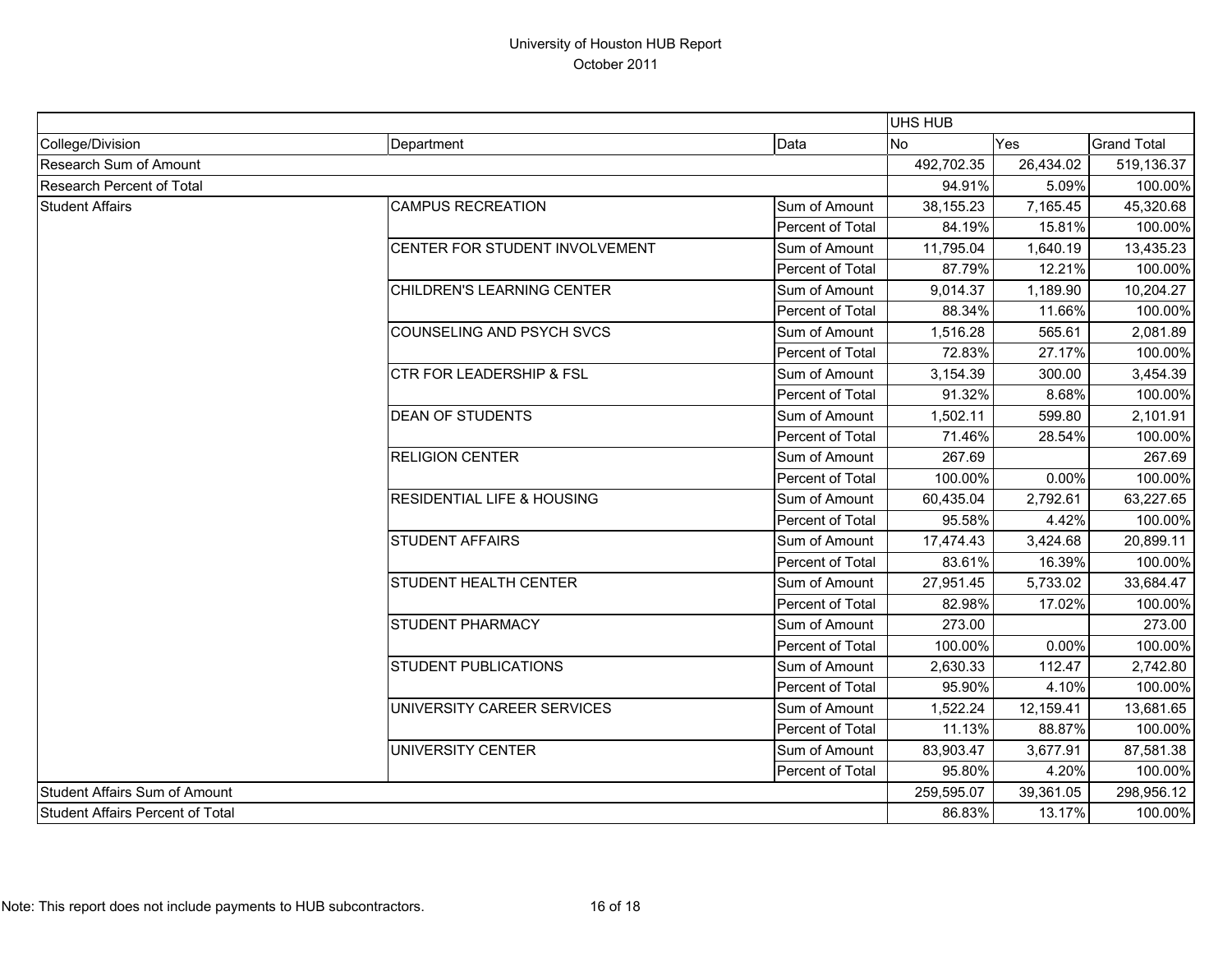|                                    |                                         |                  | <b>UHS HUB</b> |            |                    |
|------------------------------------|-----------------------------------------|------------------|----------------|------------|--------------------|
| College/Division                   | Department                              | Data             | <b>No</b>      | Yes        | <b>Grand Total</b> |
| Technology                         | CENTER FOR APPLIED TECHNOLOGY           | Sum of Amount    | 6,583.36       | 279.96     | 6,863.32           |
|                                    |                                         | Percent of Total | 95.92%         | 4.08%      | 100.00%            |
|                                    | CENTER FOR FUTURE OF HEALTH             | Sum of Amount    | 200.00         |            | 200.00             |
|                                    |                                         | Percent of Total | 100.00%        | 0.00%      | 100.00%            |
|                                    | CENTER FOR LIFE SCIENCES TECH           | Sum of Amount    | 622.99         |            | 622.99             |
|                                    |                                         | Percent of Total | 100.00%        | 0.00%      | 100.00%            |
|                                    | CENTER FOR TECHNOLOGY LITERACY          | Sum of Amount    | 92,327.04      | 3,815.96   | 96,143.00          |
|                                    |                                         | Percent of Total | 96.03%         | 3.97%      | 100.00%            |
|                                    | <b>CONSTRUCTION MANAGEMENT</b>          | Sum of Amount    | 2,169.11       | 137.09     | 2,306.20           |
|                                    |                                         | Percent of Total | 94.06%         | 5.94%      | 100.00%            |
|                                    | <b>DEAN, TECHNOLOGY</b>                 | Sum of Amount    | 46,352.36      | 10,301.50  | 56,653.86          |
|                                    |                                         | Percent of Total | 81.82%         | 18.18%     | 100.00%            |
|                                    | <b>ENGINEERING TECHNOLOGY</b>           | Sum of Amount    | 12,091.61      | 396.49     | 12,488.10          |
|                                    |                                         | Percent of Total | 96.83%         | 3.17%      | 100.00%            |
|                                    | HUMAN DEVELOP AND CONSUMER SCI          | Sum of Amount    | 2,009.38       | 1,115.48   | 3,124.86           |
|                                    |                                         | Percent of Total | 64.30%         | 35.70%     | 100.00%            |
|                                    | <b>INFORMATION &amp; LOGISTICS TECH</b> | Sum of Amount    | 15,220.28      | 11,404.28  | 26,624.56          |
|                                    |                                         | Percent of Total | 57.17%         | 42.83%     | 100.00%            |
|                                    | TX MANUFACTURING ASSISTANCE CTR (TMAC)  | Sum of Amount    | 338.42         |            | 338.42             |
|                                    |                                         | Percent of Total | 100.00%        | 0.00%      | 100.00%            |
| Technology Sum of Amount           |                                         |                  | 177,914.55     | 27,450.76  | 205,365.31         |
| <b>Technology Percent of Total</b> |                                         |                  | 86.63%         | 13.37%     | 100.00%            |
| <b>University Advancement</b>      | ADVANCEMENT INFORMATION SVCS            | Sum of Amount    | 190.44         | (6,676.56) | (6,486.12)         |
|                                    |                                         | Percent of Total | $-2.94%$       | 102.94%    | 100.00%            |
|                                    | <b>ANNUAL GIVING</b>                    | Sum of Amount    | 21,042.83      | 3,111.29   | 24,154.12          |
|                                    |                                         | Percent of Total | 87.12%         | 12.88%     | 100.00%            |
|                                    | <b>DEVELOPMENT</b>                      | Sum of Amount    | 7,871.27       | 996.93     | 8,868.20           |
|                                    |                                         | Percent of Total | 88.76%         | 11.24%     | 100.00%            |
|                                    | <b>DONOR &amp; ALUMNI RECORDS</b>       | Sum of Amount    | 4,489.75       |            | 4,489.75           |
|                                    |                                         | Percent of Total | 100.00%        | 0.00%      | 100.00%            |
|                                    | <b>INTERNAL COMMUNICATIONS</b>          | Sum of Amount    | 69.00          |            | 69.00              |
|                                    |                                         | Percent of Total | 100.00%        | 0.00%      | 100.00%            |